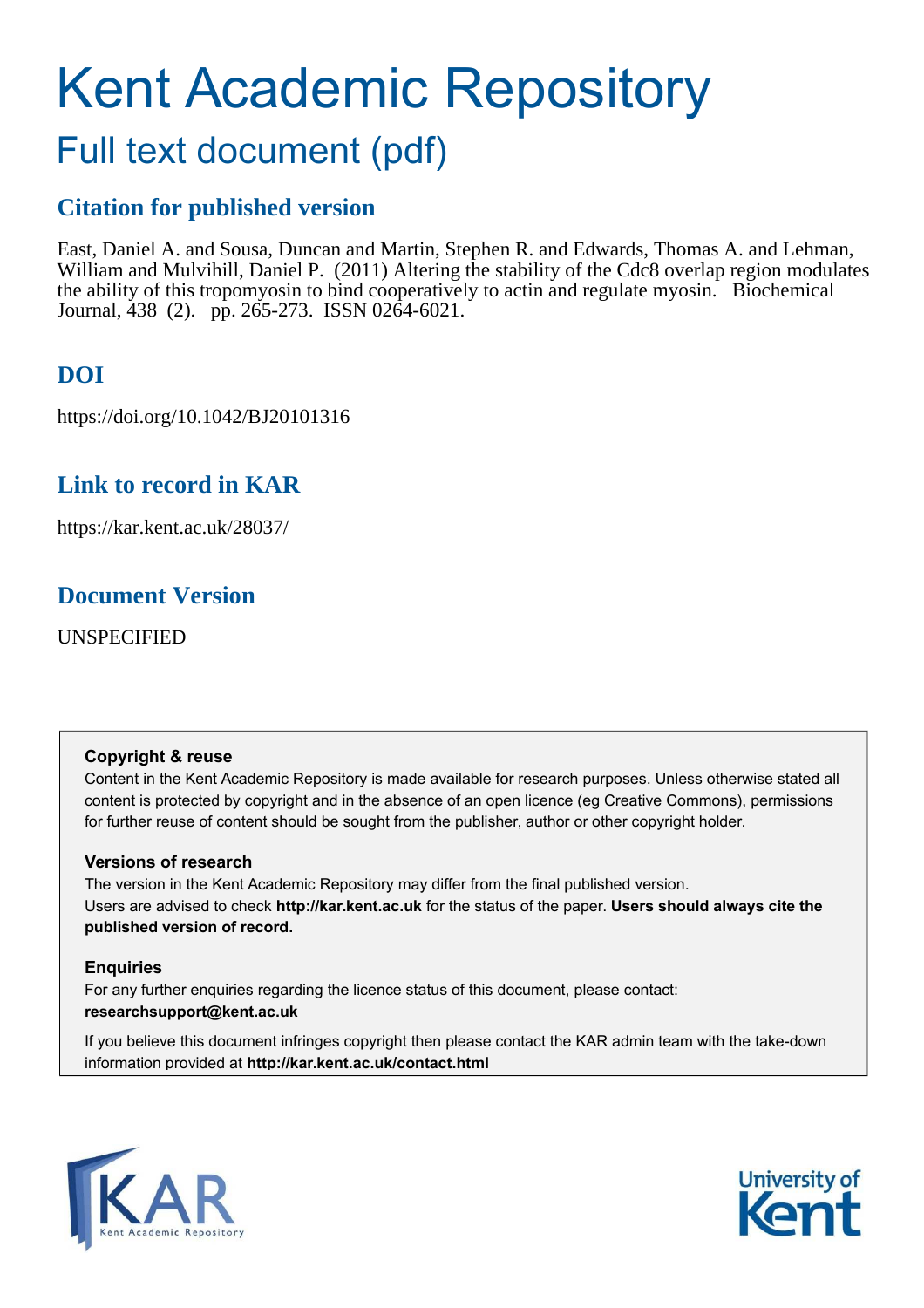# Altering the stability of the Cdc8 overlap region modulates the ability of this tropomyosin to bind cooperatively to actin and regulate myosin. Daniel A. East<sup>†</sup>, Duncan Sousa<sup>‡</sup>, Stephen R. Martin<sup>§</sup>. Thomas A.<br>Edwards<sup>1</sup>, William Lehman<sup>±</sup> and Daniel P. Multivinil<sup>15</sup>.<br><sup>4</sup> School of Biosciences, University of Kent, Canterbury, Kent, CT2 7NJ, UK.<br><sup>4</sup> Department o

Daniel A. East<sup>†</sup>, Duncan Sousa<sup>‡</sup>, Stephen R. Martin<sup>§</sup>, Thomas A. Edwards<sup>¶</sup>, William Lehman<sup>‡</sup> and Daniel P. Mulvihill<sup>†,\*</sup>

<sup>†</sup> School of Biosciences, University of Kent, Canterbury, Kent, CT2 7NJ, UK.

‡ Department of Physiology and Biophysics, Boston University, School of Medicine, Boston, MA 02118, USA.

§ Division of Physical Biochemistry, MRC National Institute for Medical Research, The Ridgeway, Mill Hill, London NW7 1AA, UK.

¶ Astbury Centre for Structural Molecular Biology, University of Leeds, Leeds LS2 9JT, UK

\* Author for correspondence (e-mail: d.p.mulvihill@kent.ac.uk).

Key words: *Schizosaccharomyces pombe*, Tropomyosin, Cdc8, acetylation, coiled-coil, fission yeast.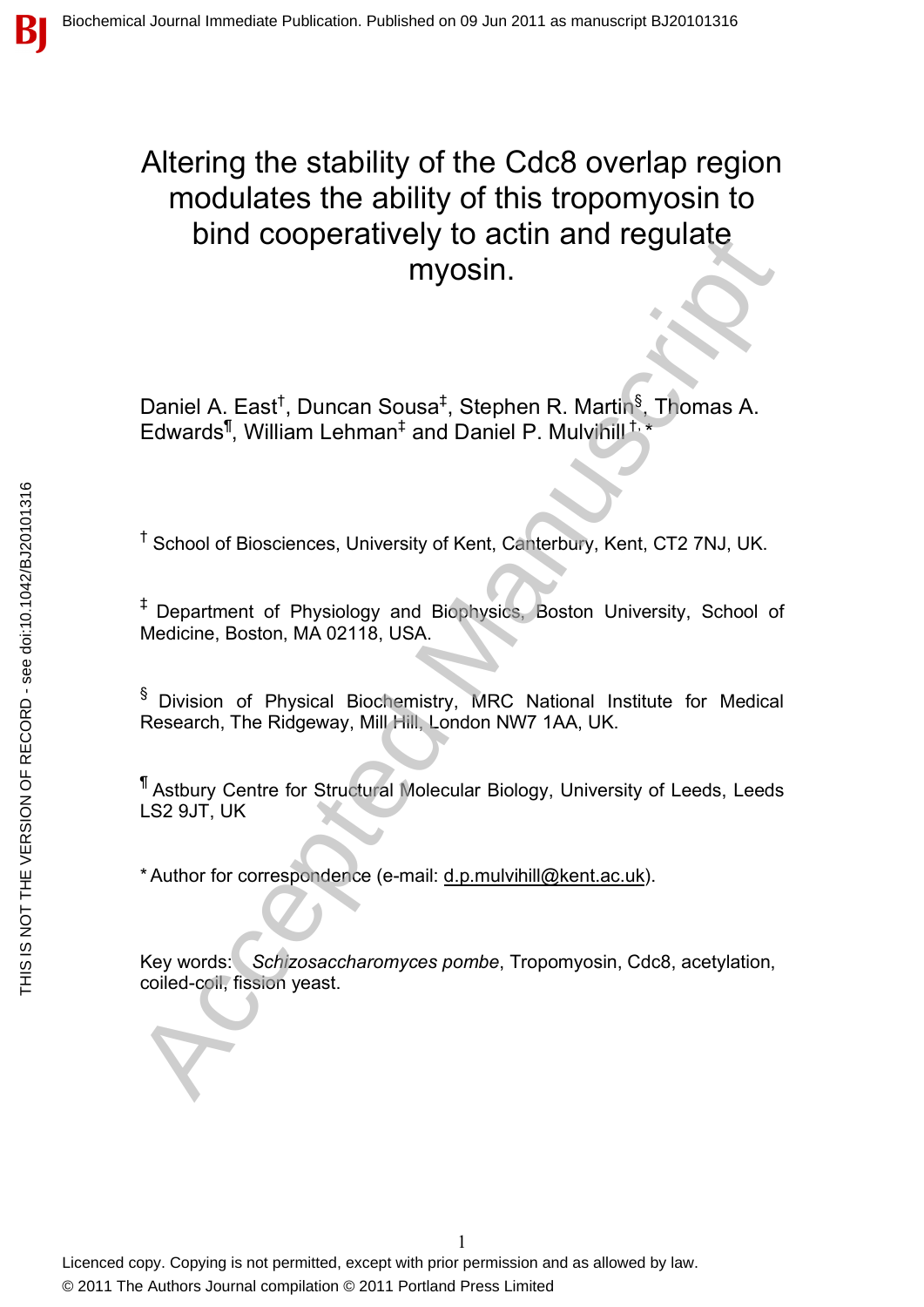#### **Abstract**

Tropomyosin (Tm) is an evolutionarily conserved  $\alpha$ -helical coiled-coil protein, dimers of which form end-to-end polymers capable of associating with and stabilising actin-filaments and regulate myosin function. The fission yeast, *Schizosaccharomyces pombe*, possesses a single essential Tm, Cdc8, which can be acetylated on its amino terminal methionine to increase its affinity for actin and enhance its ability to regulate myosin function. We have designed and generated a number of novel Cdc8 mutant proteins with amino terminal substitutions to explore how stability of the Cdc8-polymer overlap region affects the regulatory function of this Tm. By correlating the stability of each protein, its propensity to form stable polymers, its ability to associate with actin and to regulate myosin, we have shown the stability of the amino terminal of the Cdc8  $\alpha$ -helix is crucial for Tm function. In addition we have identified a novel Cdc8 mutant with increased amino-terminal stability, dimers of which are capable of forming Tm-polymers significantly longer than the wild-type protein. This protein had a reduced affinity for actin with respect to wild type, and was unable to regulate actomyosin interactions. The data presented here are consistent with acetylation providing a mechanism for modulating the formation and stability of Cdc8 polymers within the fission yeast cell. The data also provide evidence for a mechanism in which Tm dimers form end-to-end polymers on the actin-filament, consistent with a cooperative model for Tm binding to actin. Let the deviation of the same we find the method of the same of the same of the deviation and enhance its ability to regulate myosin function. We have disjoined and generated a number of novel Cdc8 multan proteins with ami

В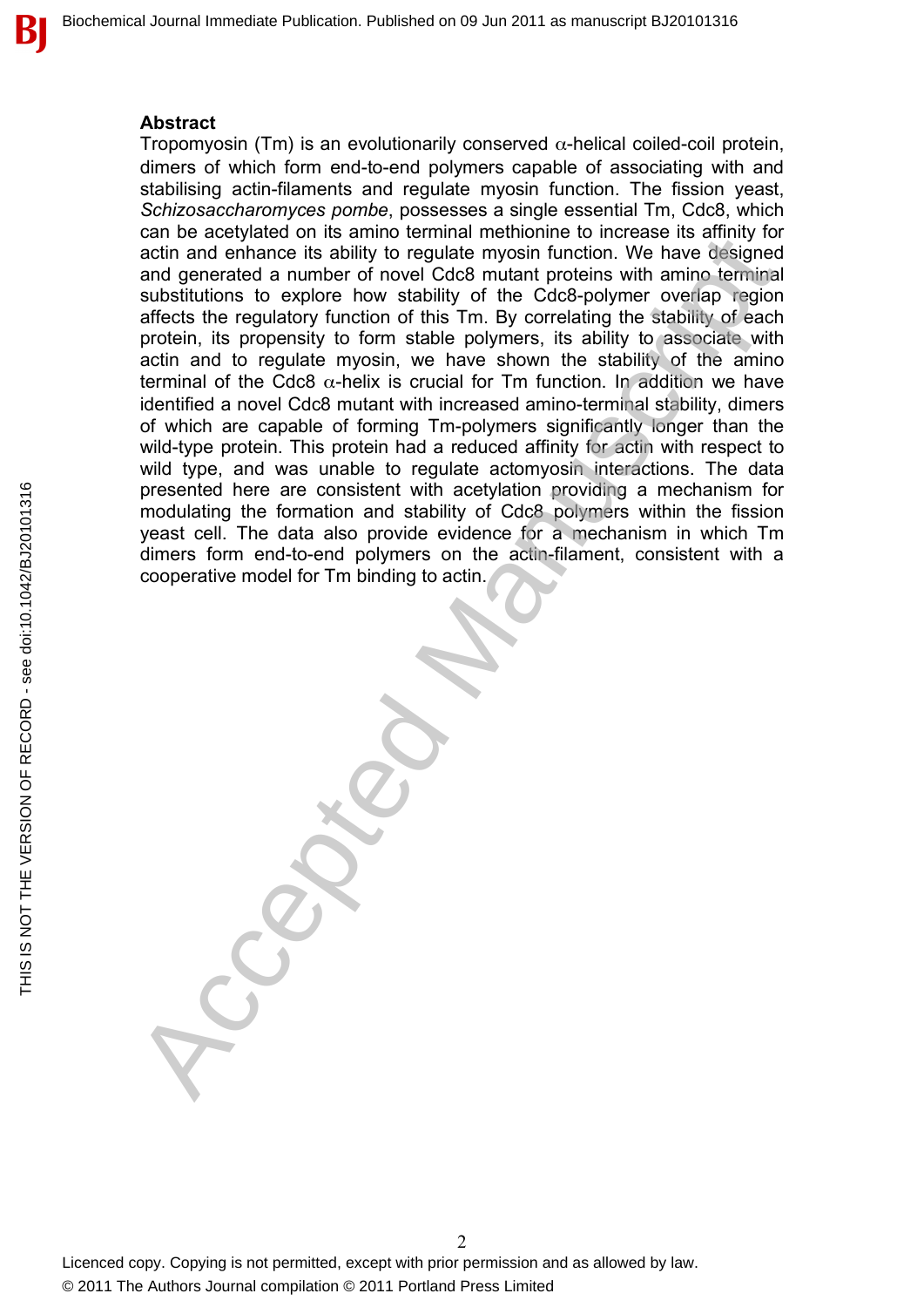#### **Introduction**

Tropomyosin (Tm) is an evolutionarily conserved dimeric  $\alpha$ -helical coiled coil protein that associates with actin filaments. Tm dimers associate on actin, in an end-to-end fashion to create an unbroken polymer that stabilises actin filaments, as well as regulate actomyosin interactions and actin filament dynamics in both muscle and non-muscle cells. For smooth and skeletal muscle tropomyosin, acetylation of the amino terminus is required for strong binding to actin [1, 2] and thus to regulate myosin interaction. Acetylation allows the amino terminus of Tm to adopt a fully coiled-coil conformation [3-5] and 'slot' into splayed carboxyl terminus of another Tm dimer [4, 6] forming a strong end-to-end interaction. The first 2-3 amino terminal residues of unacetylated Tms, such as those recombinantly expressed in bacteria, are non-helical and as such form weaker end-to-end interactions and have reduced affinity for actin.

Dimeric  $\alpha$ -helical coiled coil proteins have a heptad pseudo-repeating sequence periodicity (residue positions are termed *a* to *g* – Figure 1A). Lateral interactions between residues of adjacent proteins (hydrophobic interactions between residues in the *a* and *d* positions and ionic interactions between residues in *e* and *g* positions) stabilise the coiled-coil structure [3, 7].

The mechanism by which Tm associates with actin is the subject of an ongoing debate. One model suggests the existence of specific actin interacting zones along the Tm filament which together provide sufficient electrostatic attraction with the actin polymer to promote binding [8, 9]. A second model argues the intrinsic curvature of the Tm dimer facilitates its interaction with the actin filament in a cooperative mechanism, recently termed the 'Gestalt' model of Tm binding (for review see [10]). Due to the weak affinity of individual Tm dimers for actin (> 20 µM), Tm must associate end-to-end to form a continuous polymer along the actin filament. The amino and carboxyl termini are essential for end-to-end interaction and therefore actin affinity [11]. Studies with endogenous and recombinant Tms have established that modifications to the amino and carboxyl termini alter end-toend interactions, actin affinity [1, 12] and interaction with myosin [13] along the actin filament . bytimines and Storting and the same infriend with the smaller through earlier of the minor state and the minor state and short and short and short and short in (1, 2) and thus to regulate myosin interaction. Acceptible and

The fission yeast *Schizosaccharomyces pombe* is a model organism amendable to cell, molecular, biochemical and genetical approaches. It has a single tropomyosin encoded by the *cdc8<sup>+</sup>* gene which is essential for cell viability [14]. Previous work has shown that like muscle Tm, acetylation of Cdc8 is required for strong actin binding and myosin regulation [15] but is not essential for the viability of the fission yeast cell [16].

In this study we use a series of novel Cdc8 amino terminal mutants to explore how stability of the Cdc8 overlap region affects the physical properties and regulatory function of this Tm. By correlating the stability of each protein and its propensity to form polymers with its ability to associate with actin and regulate myosin, it has been possible to establish that the stability of the Tmpolymer is crucial for its function. These data suggest a mechanism by which acetylation regulates the length of the Tm-polymers to permit efficient association with actin-filaments and thereby regulate myosin, consistent with a cooperative binding model of Tm binding to actin.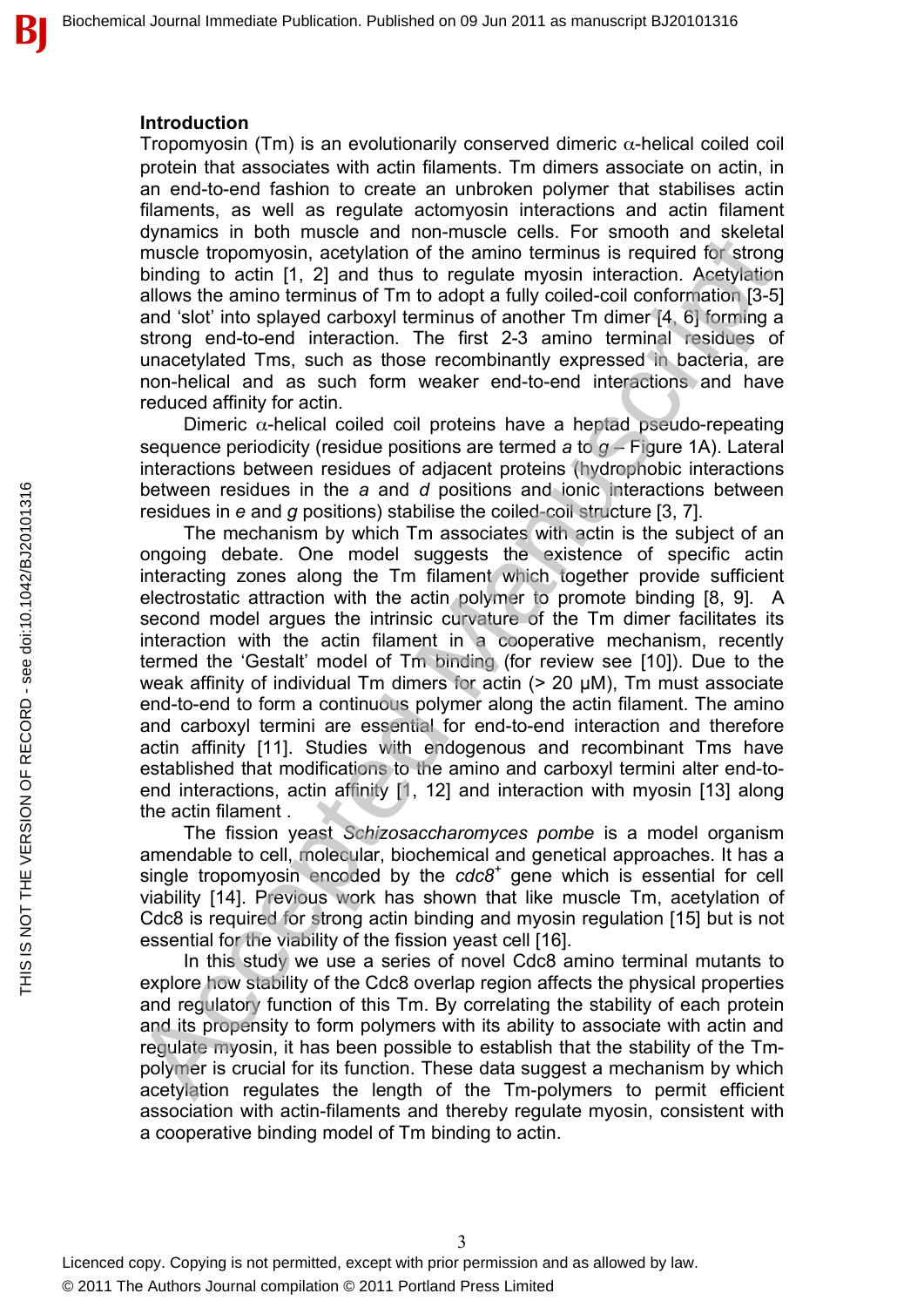#### **EXPERIMENTAL**

#### **Yeast cell culture and strains**

The yeast strains used in the study are wt (DMY244) h<sup>+</sup> his2-d1 ura4.d18 *leu1.32*; *cdc8-110* (DMY333) h<sup>+</sup> *cdc8-110 his2-d1 ura4.d18 leu1.32*. Cell culture and maintenance were carried out according to [17] using minimal medium (EMM2) supplemented with appropriate amino acids.

#### **Molecular Modelling**

The model presented in Figure 1C & D was generated using the following procedure: The *S. pombe* Cdc8 and chicken Tm alpha1 were aligned such that the N and C termini were each aligned according to the heptad repeats. The structure of the tropomyosin overlap complex from chicken smooth muscle (PDB code 3MTU [4]) was then mutated to the Cdc8 sequence using this alignment. Figure 1C & D was generated using PyMol (The PyMOL Molecular Graphics System, Version 1.3, Schrödinger, LLC).

#### **Molecular Biology and Protein Purification**

*cdc8* mutants were generated by site directed mutagenesis using pJC20*cdc8<sup>+</sup>* template [15] with appropriate oligonucleotides (Table 1). Each mutant was sequenced and also cloned into the fission yeast plasmid pREP41. Cdc8 proteins were purified as described previously [15] and concentrations were determined using a 280nm extinction coefficient of 2980cm<sup>-1</sup>.

#### **ATPase assays**

Reactions were prepared in ATPase buffer (10 mM MOPS, 30mM NaCl, 5 mM MgCl<sub>2</sub> pH 7) containing 150 µM phosphoenolpyruvate (PEP), 150 µM NADH, 150 µM ATP, 10µl of pyruvate kinase/lactate dehydrogenase enzyme mix (Sigma-Aldrich). Varying concentrations of rabbit myosin II sub-fragment 1 (S1) were then added to the 1ml plastic cuvettes (Sarstedt) and allowed to equilibrate for 1 minute at 25 ºC. Actin or actin saturated with Cdc8 proteins (30 minute pre-incubations of actin and Cdc8 were performed at 25 ºC) was added to the reactions and mixed with a plastic stir-rod. Total reaction volume was 500 µl. Absorbance at 340 nm was monitored using a UV/Visible spectrophotometer (Varian Carey 50 Bio) connected to a PC and rates calculated from the slope of the curve. Modecular Modelling<br>
metric and energy approached minimized aning the following<br>
The model presented in Figure 1C & D was generated using the following<br>
procedure: The S. pombe Cdc8 and chicken Tm alpha1 were aligned such

#### **Cosedimentation and quantitative electrophoresis**

Cosedimentation assays were performed at 25 ºC by mixing 10 µM actin with increasing concentrations of Cdc8 in cosedimentation buffer (20 mM MOPS, 100 mM KCl,  $5 \text{ mM } MgCl_2$ , pH 7.0) in an total of 100 µl. Reactions were incubated for 30 mins. Actin along with any bound tropomyosin was pelleted by centrifugation at 100,000 RPM for 20 minutes (Beckman Instruments TLA-100.1). Equal samples of pellet and supernatant were separated by SDS-PAGE. Gels were scanned using an Epson perfection 1640SU scanner with a transparency adaptor attached to a PC and analysis was performed using Scion Image software (Scion Corp., Frederick, MD).

*Viscosity analysis:* A Cannon-Manning semi-microviscometer was used to determine the viscosity of 20  $\mu$ M Cdc8 samples at 20  $\pm$  1 °C in 1 ml of viscometry buffer (20 mM MOPS, 5 mM MgCl<sub>2</sub> pH 7.0). NaCl concentration was increased from 0 to 250 mM. Kinematic viscosity was calculated using the manufacturer's predetermined microviscometer kinematic viscosity

В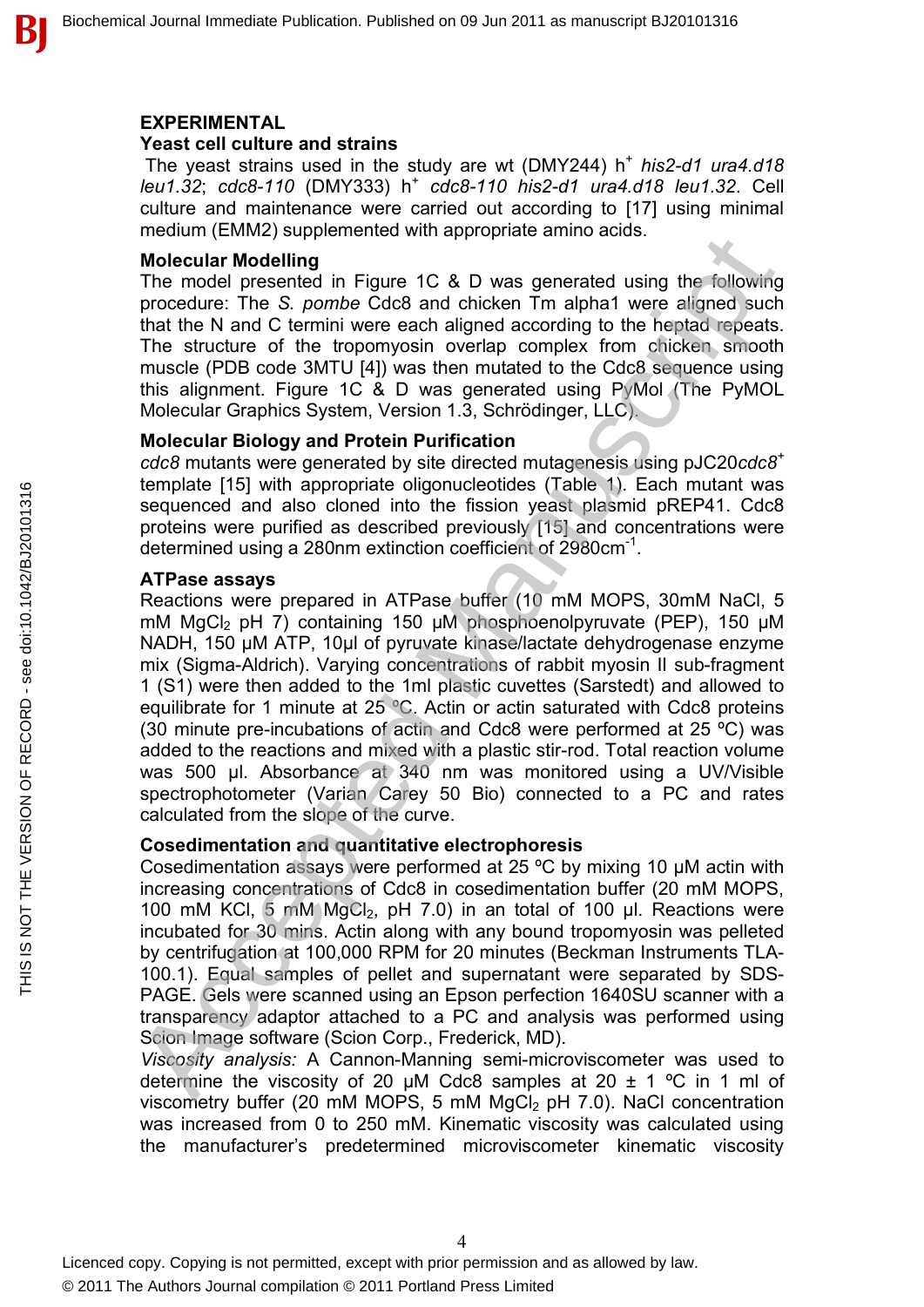constant and the average efflux time, calculated from 5 observations per sample at each NaCl concentration.

#### **Circular Dichroism**

Circular dichroism measurements were made in 1 mm quartz cuvettes using a Jasco 715 spectropolarimeter. Cdc8 proteins were diluted in CD buffer (10 mM Potassium phosphate, 500 mM NaCl, 5 mM  $MgCl<sub>2</sub>$  pH  $7.0$ ) to a concentration of 0.4 mg/ml. Thermal unfolding data were obtained by monitoring the CD signal at 222 nm with a heating rate of 1 deg/min. CD data are presented as differential absorption (ΔA) or mean residue CD extinction coefficient ( $\Delta \epsilon_{\text{mrv}}$ ) CD data were analyzed as a simple two-state equilibrium between the folded dimer  $(F_2)$  and the unfolded monomer (U). mM Potassim phosphate, 500 mM NaCl, 5 mM MagCl, pH 70) to a<br>concentration of 0.4 mg/ml. Themal unfolding data were obtained by<br>monitoring the CD signal at 222 mm with a healing rate of 1 degmin. CD data<br>are presented as d

$$
F_2 \stackrel{K}{\Longleftrightarrow} 2U
$$

The unfolding constant is defined as  $K = [U]^2 / [F_2]$  and the total concentration of protein  $(P_0)$  is given by  $P_0 = [U] + 2[F_2]$ . The fraction of unfolded monomer present can be defined as  $F_U = [U]/P_0$ . Therefore:

$$
F_U = \frac{-K + \sqrt{K^2 + 8KP_0}}{4P_0}
$$
 (1)

 $F_U$  at the mid-point of the unfolding transition  $(T_m)$  is equal to 0.5 by definition.

Therefore:

 $K_{Tm}$  = P<sub>0</sub> and  $\Delta G_{Tm}$  =  $\Delta H_{Tm}$  -  $T_m\Delta S_{Tm}$  = - $RT_mLn(P_0)$ . If one assumes that  $\Delta C_p \sim$ 0 then for all temperatures one has  $\Delta H_T = \Delta H_m$  and  $\Delta S_T = \Delta H_m/T_m$  +  $RLn(P<sub>0</sub>)$ .

Therefore:

$$
K_T = P_0 \exp\left(\frac{\Delta H_{T_m}}{R} \left(\frac{1}{T_m} - \frac{1}{T}\right)\right)
$$
 (2)

CD data collected as a function of temperature were analyzed using the following equation:

 $CD_T = (a+bT)(1-F_u) + (c+dT)F_u$ 

Where a,c and b,d are the intercepts and slopes of the of the pre- (a,b) and post-transition (c,d) regions and  $F_u$  is obtained from equation (1) with  $K_T$  from equation (2).

#### **EM rotary shadowing:**

Tm samples were diluted to 1.0 µM in a solution consisting of 5 mM Tris (pH 7.0), 5 mM KCl, 5 mM MgCl<sub>2</sub> and including 30 % glycerol were sprayed onto freshly cleaved mica. Platinum evaporation and rotary shadowing was carried out as in [18]. Electron microscopy was carried out on the shadowed molecules using a Philips CM120 electron microscope (FEI, Hillsboro, OR) at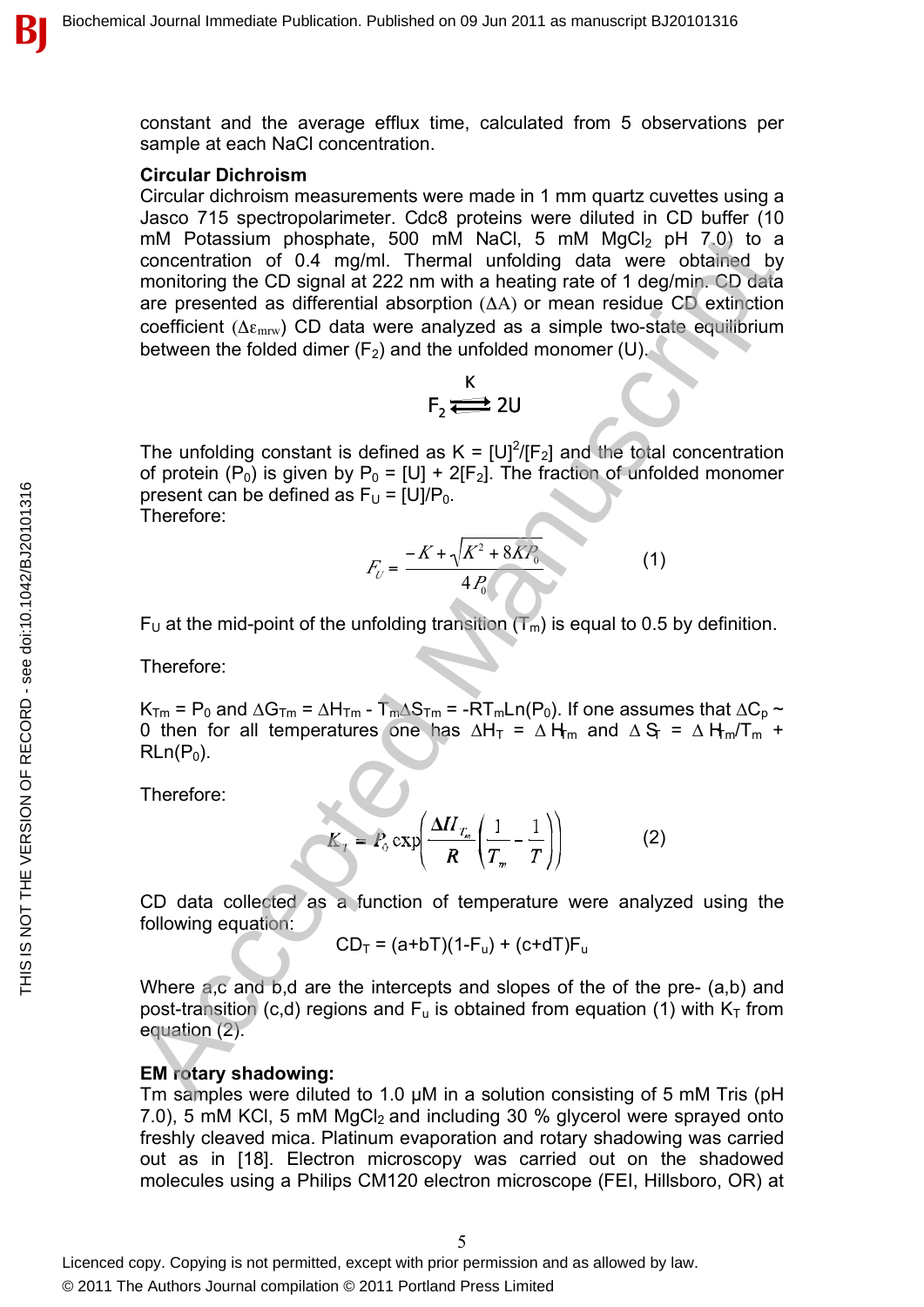120 kV and images digitized at 28,000 times magnification with a 2Kx2K F224HD slow scan CCD camera (TVIPS, Gauting, Germany). The recorded images of tropomyosin were then skeletonized following manual selection of 0.5 x 0.5 nm points every 4 to 5 nm along the center of the protein's longitudinal axis [19, 20]. The persistence length, ξ, was calculated, using the tangent angle correlation method, after determining  $θ$  (the deviation angles along tropomyosin molecules and polymers from an idealized straight rod) for segment lengths between 50 and 400 nm. Algorithms specifically tailored to determine ξ and θ were developed previously [19, 20]. Plots relating the inverse slope of  $\langle n| \cos \theta \rangle$  to the segment length yields the persistence length values, where the factor of two in  $\langle \cos(\hat{e}(s)) \rangle = e^{-s/2\hat{t}}$  accounts for the two dimensionality of the images [19, 20]. angem transported methods. The most controlled to the controlled straight hold for all payment lengths between 50 and 4000 nm. Algorithmic specifically talof of determine 5 and 4 over developed previously [19, 20]. Plots r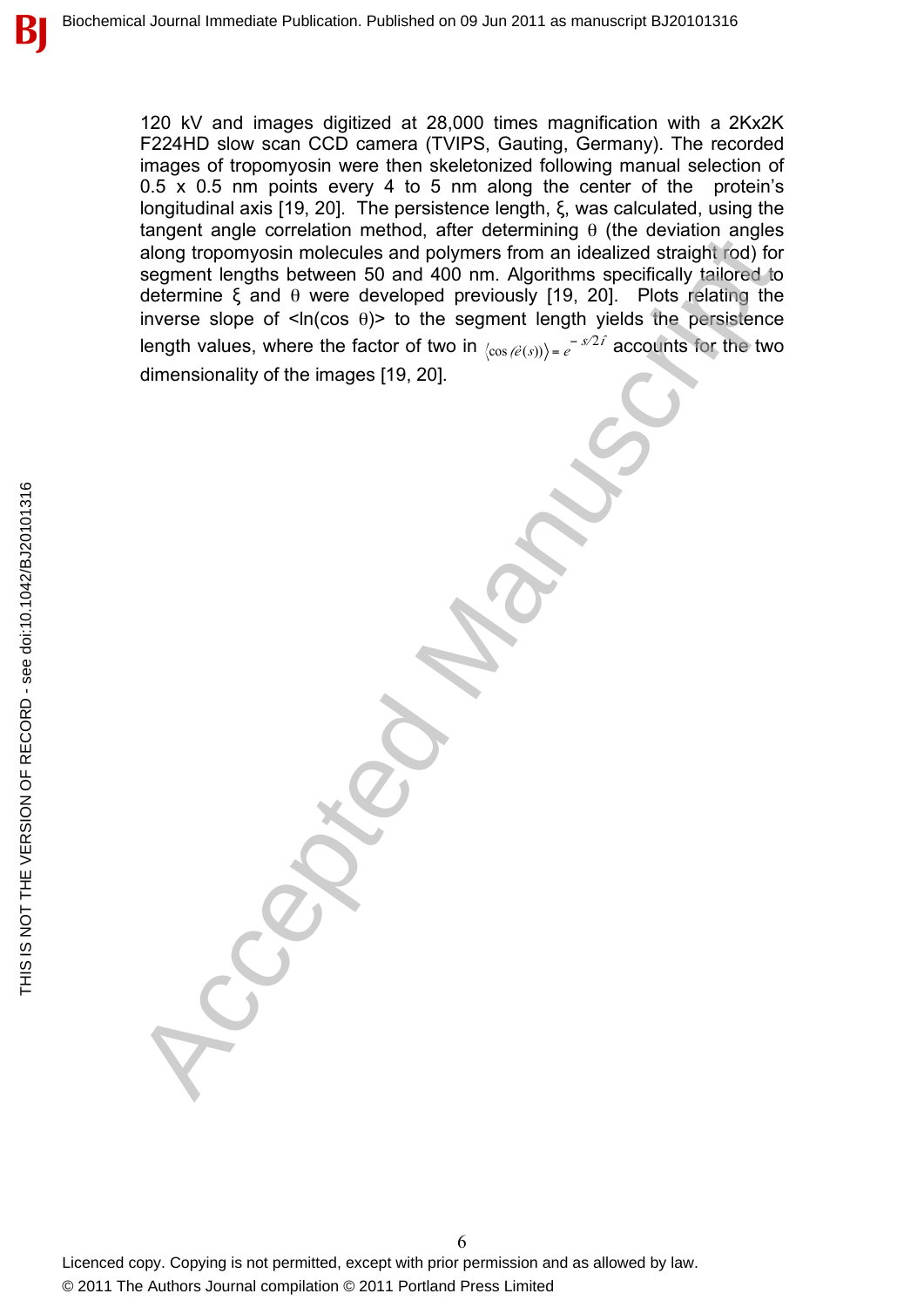#### **RESULTS**

We wished to examine the role Cdc8 end-to-end interactions played in regulating the ability of this Tm to associate with actin and regulate myosin activity. To do this we designed mutations within the Cdc8 molecule that have the potential to disrupt the overlap region without affecting the integrity of the Cdc8 dimer. The carboxyl termini of different Tms diverge significantly, making it not only difficult to identify residues that may be key in proteinprotein interactions, but also challenging for correlating findings with Tms from other cell types. In contrast the amino termini of Tm proteins are highly conserved between yeast and metazoan species (Figure 1B) and it has been shown that small changes to this region can have a significant impact upon the function of this protein [21].

Using homology alignments (Figure 1B) and molecular modelling of the Cdc8 overlap region (Figure 1C) we attempted to identify charged residues within the amino terminal region that have the potential to form electrostatic interactions with actin or the carboxyl terminus of an adjacent Cdc8 dimer, but were unlikely to affect dimer stability. Using this method we identified 2 conserved acidic residues (D2 & E6) within the Cdc8 amino terminus that sit in the *b* and *f* heptad positions of the coiled-coil (Figure 1A) and are therefore unlikely to disrupt the coiled-coil dimer. We also mutated a conserved acidic residue in a comparable b position (D16) to examine the effect charged residues predicted to lie outside of the overlap region had upon dimer stability or end-to-end interactions, as well interactions between the Tm and actin. Sequence alignment also revealed a short three amino acid motif of L-K-L (residues 11-13) present in each of the Tms except Cdc8. Although only half of this motif is predicted to lie within the overlap region, modelling predicted replacing the alanine at position 11 with a leucine residue (within the overlap) would fill a hydrophobic pocket present in the wild type dimer (Figure 1D). We were therefore intrigued to explore whether this divergence in amino terminal Tm sequence could play a role in modulating end-to-end interactions within the Cdc8 polymer. increaring in rot continuous and the extra or the cathody is terminode in the cathody is minicipal of the cathody is protein interactions, but also ochallenging for correlating findings with Tims from other cell types. In

A series of Cdc8 amino-terminal mutants were therefore generated in which either single acidic residues had been replaced (Cdc8-D2A, Cdc8-E6A, Cdc8-E6K & Cdc8-D16A) or the Ala-Arg-Ala residues at positions 11-13 had been replaced with the Leu-Lys-Leu motif, which is conserved in other Tm molecules (Cdc8-LKL). Each mutant protein was purified in a non-acetylated state from *E. coli*. For comparison wild type Cdc8 was purified in both acetylated and unacetylated forms from *S. pombe* and *E. coli* respectively. Each Cdc8 protein was subjected to SDS-PAGE (Figure 1E), electron spray mass-spectroscopy and spectrophotometric analyses to determine purity and concentration. The relative molecular mass of each full-length protein was as predicted, except for the D2A mutant, in which the amino-terminal methionine had been cleaved within the bacterial cell. This protein was subsequently named Cdc8-D2A\* to highlight this amino terminal cleavage. To facilitate functional analyses of each mutant protein, each mutant gene was expressed within the fission yeast cell from the pREP41 expression vector and while none were found to have a dominant negative effect up the growth of the *S. pombe* cell (data not shown), only the *cdc8-D2A* gene was unable to complement the temperature sensitive growth defect of *cdc8-110* cells while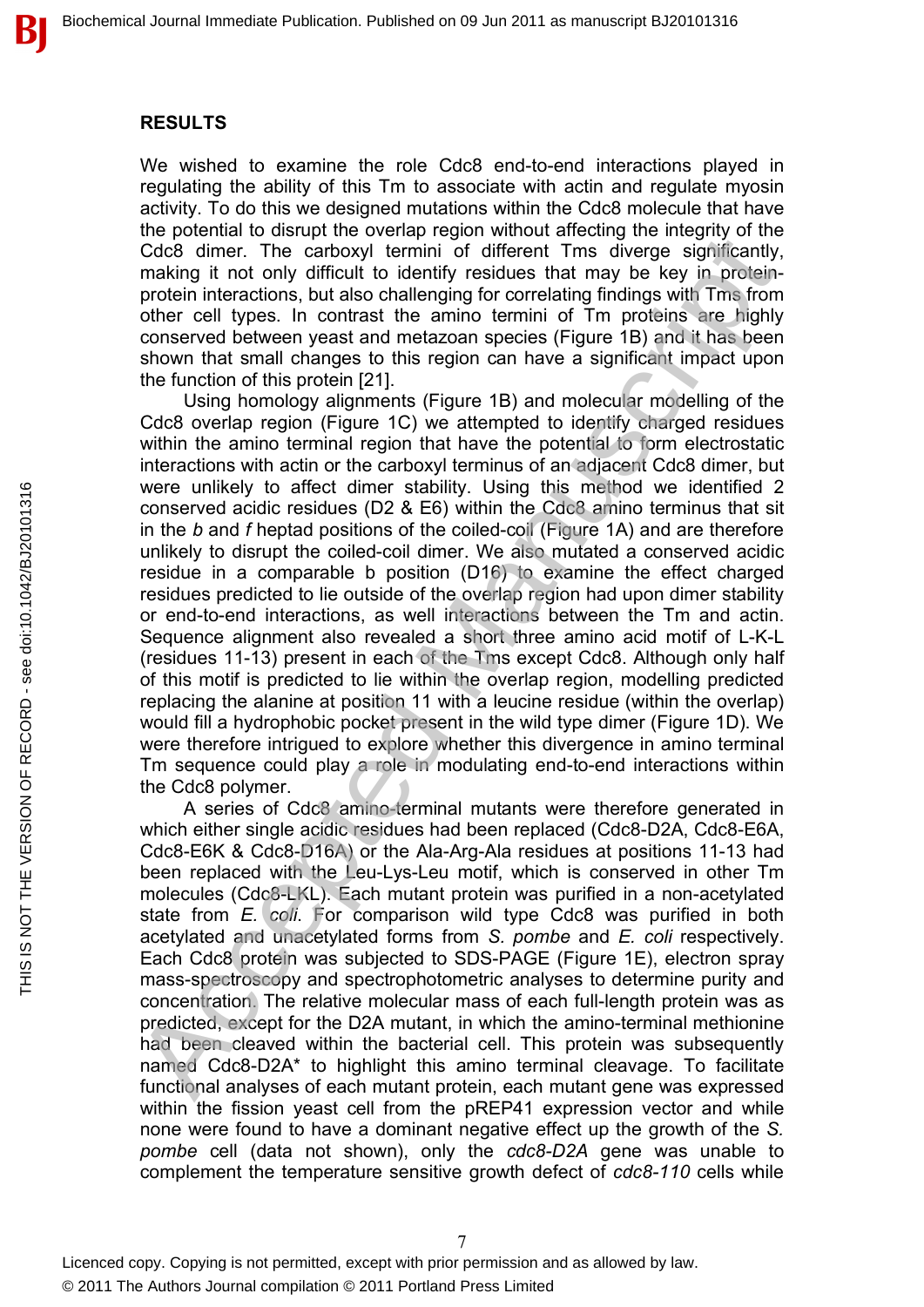cells expressing *cdc8-D16A* displayed reduced growth (Figure 1F).

Circular dichroism (CD) analyses were performed upon each protein to assess the impact the amino acid substitutions had on the thermal stability of the dimer. The broad negative CD spectra peaks at 208 nm and 222nm consistent for α-helical structures were observed for the Cdc8 protein (Figure 2A). Spectra were equivalent for all Cdc8 proteins (not shown), and raw data curves for absorbance at 222 nm of three Cdc8 proteins highlighting the most dramatic effects are shown in Figure 2B. Figure 2C illustrates the first derivative plots for these data, from which midpoint melting temperatures  $(T_m)$ were calculated (Table 2). Acetylation of the wild type Cdc8 protein had a minimal effect upon the thermal stability of the Cdc8 dimer, increasing the  $T<sub>m</sub>$ only slightly from 34.7ºC to 35.4ºC (Table 2). For Cdc8-D2A\* a significant decrease in thermal stability was observed, with the  $T_m$  for this protein equal to 32.4ºC, which is likely to be more of a reflection of the lack of methionine 1 than loss of charge at the second residue. The E6A mutation had little effect on thermal stability, when compared to the WT protein, with a  $T_m$  of 34.4°C. The E6K mutation increased thermal stability to equal that of the wild-type acetylated Cdc8, 35.4°C and the D16A mutation increased the  $T_m$  slightly further to 35.9ºC. However, a dramatic increase in thermal stability was observed for the Cdc8-LKL protein  $(T_m = 37.3^{\circ}\text{C})$ . These data confirm that as predicted (apart from the cleaved D2A), none of the amino terminal mutations had a detrimental effect on Cdc8 dimer stability.

End-to-end interactions between the amino and carboxyl termini of Cdc8 dimers allow the protein to polymerise. Viscometry was used to investigate the effect amino terminal mutations had upon the ability of Cdc8 to form filaments. In this assay a higher viscosity correlates with a greater capacity to form filaments. Figure 3A shows viscosity data for four Cdc8 proteins emphasizing the most dramatic effects, while a summary of viscosity for each of the Cdc8 proteins in the absence of NaCl is presented in Table 1. In the absence of NaCl Cdc8 has a viscosity of 1.08 centistokes (cSt). Acetlyation of Cdc8 had a significant effect increasing viscosity to 1.15 cSt. In contrast the Cdc8-D2A\* protein was unable to form any detectable end-to-end interactions, as the viscosity of 1.05 this protein was equal to the buffer control containing no protein. The E6A, E6K and D16A mutations increased the viscosity to a value comparable with that of Cdc8-ACE, the recorded values were 1.13 cSt, 1.15 cSt and 1.14 cSt respectively. The most striking effect was observed with Cdc8-LKL, which had an increased viscosity of 1.22 cSt. In addition the viscosity of Cdc8-LKL in the presence of 200 mM NaCl was still greater than the buffer control. At this salt concentration the viscosity of each of the other samples was equal to that of the buffer. These data suggest that each amino terminal mutation had a significant impact upon endto-end interactions between the Cdc8 dimers, and that the D2A, E6A, E6K and D16A effects are electrostatically driven whereas the LKL mutant effects are more likely a hydrophobic effect. Levy, spectra with the main filter 2.8. Figure 2C. Illustrates the standard derivative plots for these data for mini-figure 2D. Figure 2C. Illustrates the first and derivative plots for these data, from which midploint me

THIS IS NOT THE VERSION OF RECORD - see doi:10.1042/BJ20101316

THIS IS NOT THE VERSION OF RECORD - see doi:10.1042/BJ20101316

Electron microscopy of rotary shadowed Tm was used to directly observe and compare the lengths of unacetylated Cdc8, Cdc8-ACE and Cdc8-LKL polymers in low salt conditions (5 mM). Figure 3B shows electron micrographs representative of what was typically observed for each protein. Non-acetylated Cdc8 protein was observed mainly as a population of single dimers and occasionally filaments of 2 interacting dimers, whereas the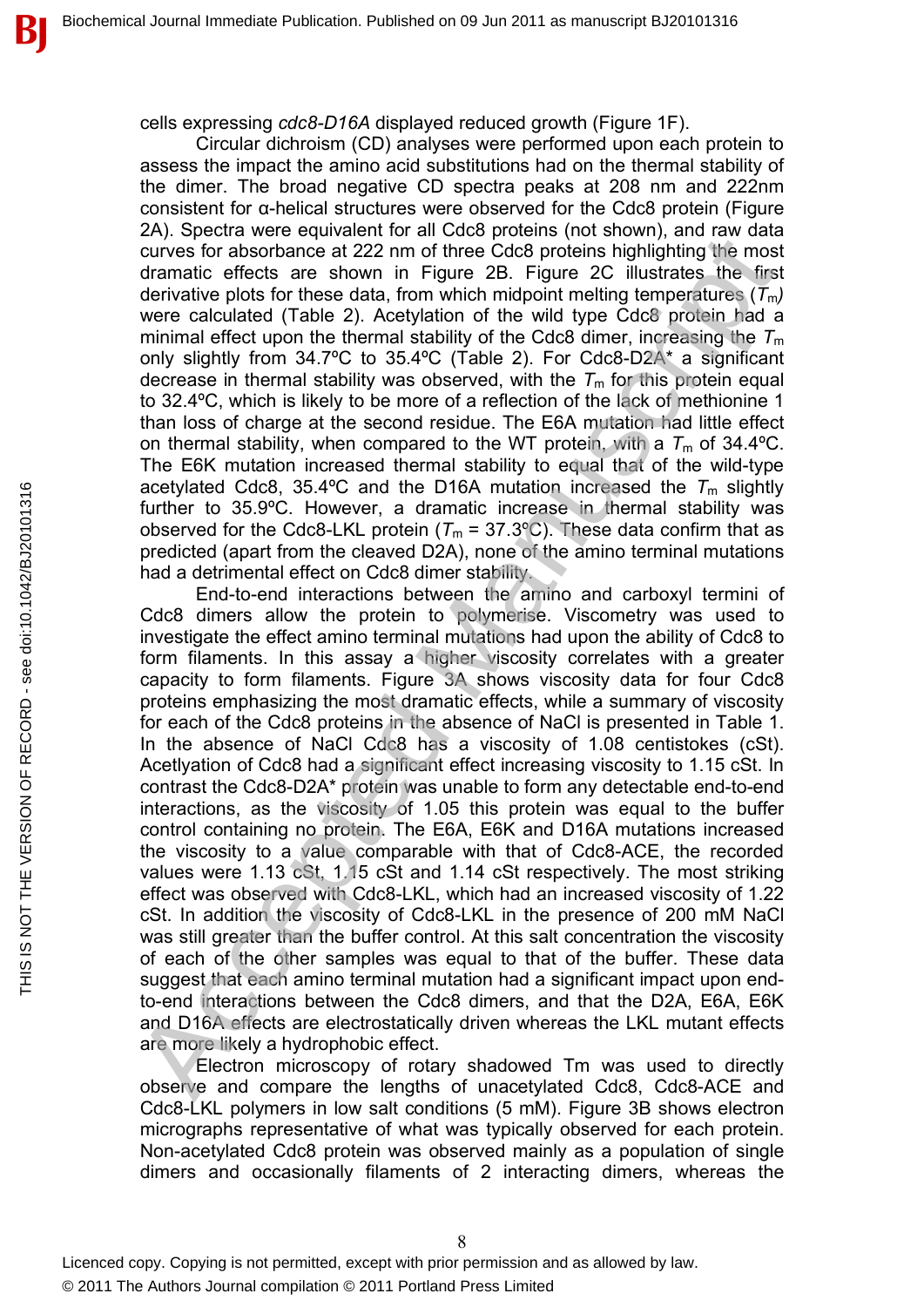acetylated Cdc8 protein was seen as distinctly longer filaments, made up of two to four dimers (Figure 3C). Consistent with its high viscosity the Cdc8-LKL protein was capable of forming longer filaments, with a longer average length (Figure 3C). These observations were consistent with the viscosity data and gave confidence that the mutant proteins (except Cdc8-D2A\*) form longer filaments than the unacetylated wild type protein.

From these images we were also able to determine the persistence length for each protein. The persistence length of unacetylated Cdc8 was calculated as 50 nm, which is approximately twice the length of a single Cdc8 dimer (24 nm). The persistence length of Cdc8-LKL was equal (90 nm,  $\approx$  4 dimers) to that of the acetylated protein. Therefore although the Cdc8-LKL protein is capable of forming longer filaments than the acetylated Cdc8 protein it does not stiffen the protein or inter-dimer interactions.

In addition to effects on Cdc8 stability and end-to-end contacts we wished to explore the effects of these mutations on other protein–protein interactions, specifically the interaction with actin. To do this we initially performed co-sedimentations experiments to determine the affinity of each protein for actin. Examples of SDS-PAGE gels used to determine binding affinity of three Cdc8 mutants are presented in Figure 4. In Figures 4A and 4B the top bands are actin and the density remain approximately constant. The bottom bands are Cdc8 protein and the density increases as Cdc8 dimer concentrations increase from left to right. Figure 4A is an example of a Cdc8 mutant binding weakly to actin. Even at 20 µM Cdc8, only a small proportion of the protein is observed in the pellet fraction, while a large amount of Cdc8 remains in the supernatant. Conversely Figure 4B shows an example of a Cdc8 mutant which binds strongly to actin. A faint band can be observed in the pellet with as little as  $0.2 \mu M$  Cdc8, a much denser band is visible at 8  $\mu$ M Cdc8. Less Cdc8 can be observed in the supernatant at equivalent Tm concentrations. Typical binding curves for WT and Cdc8 mutants are presented in Figure 4D. Unacetylated Cdc8 has a  $K_{50\%}$  of 2.76  $\mu$ M, the acetylated protein has an increased affinity for actin with a  $K_{50\%}$  of 0.46 µM. These observations for WT unacetylated and acetylated Tms were consistent with previously published data [15]. manning the rank of the president in the periodic of the matery and the material and control the material and the material and the methalic case. The material of the acceptibility the material density of the denter (24 mm)

The truncated Cdc8-D2A\* protein bound extremely weakly to actin and a binding curve could not be generated as the binding coefficient was estimated to be greater than 20 µM. The effect of the E6A and E6K mutations was to increase the affinity of these mutant proteins for actin, with values for  $K_{50\%}$  of 0.32 µM and 0.45 µM respectively. These values are comparable with the WT acetylated protein. The  $K_{50\%}$  for Cdc8-D16A is 2.27, and although lower, statistical analysis indicate no significant difference from the unacetylated wild type protein. This was expected as it is consistent with the mutation having no effect upon the Tm overlap region and also having minimal impact upon the interaction of the Tm dimer with actin. Surprisingly the Cdc8-LKL protein was observed in the pellet in the absence of actin (Figure 4C). As a result of this a binding curve could not be generated. Several attempts to determine a value using high salt conditions and lower centrifugation speeds were also unsuccessful and it was not possible to determine the actin affinity of this protein using this method. This is potentially either a consequence of an alteration to the overlap region or a change in shape of the Cdc8-LKL filament. Each  $K_{50\%}$  was determined as an average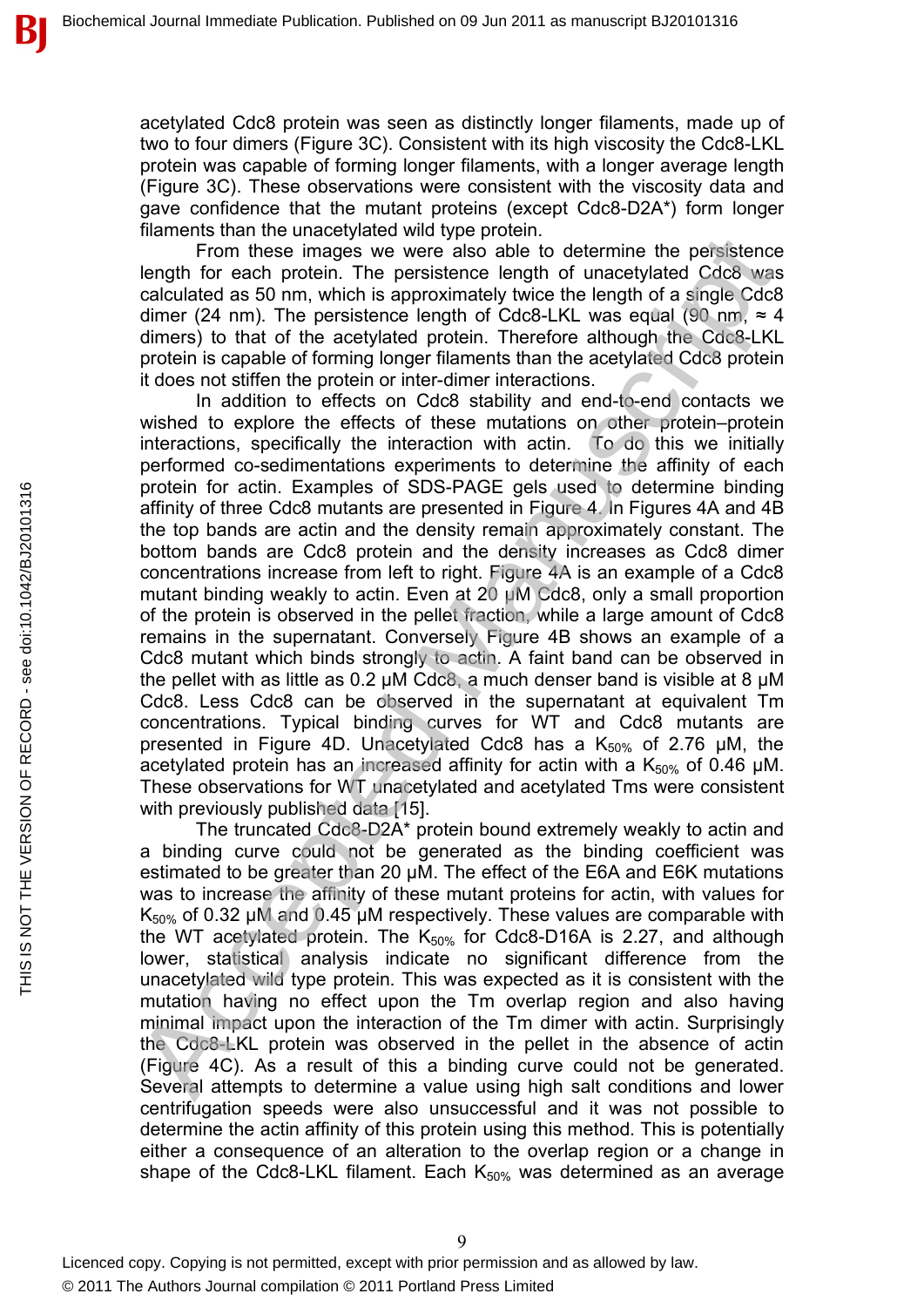from at least 3 independent experiments. Averages and standard deviations for WT and Cdc8 mutants were calculated and are summarised in Table 2.

Both unmodified and acetylated Cdc8 have been shown to be capable of regulating the interaction between myosins and actin [15], with the modified protein doing so significantly more effectively and this modification is necessary for the regulation of myosin II activity [16, 22, 23]. We therefore decided to use an ATPase assay to investigate the influence of Cdc8 amino terminal mutations on regulation of myosin ATPase activity, as this provides a measure of how the altered Cdc8 protein affects interactions outside of the Tm polymer. Figure 5A shows ADP release at increasing concentrations of S1 for WT and Cdc8 mutants. The rates of ADP release per micromole of S1 were expressed as a fraction of the maximal rate observed for actin and S1 in the absence of Tm protein (Table 2). Consistent with previous *in vivo* and *in vitro* studies [15, 16, 22] both unacetylated and acetylated Cdc8 reduced the rate of actin activated ATPase activity of rabbit skeletal S1 to 0.46 and 0.17 of maximal.

When Cdc8-E6A or Cdc8-E6K were bound to actin, ATPase rates were reduced to 0.14 and 0.15 of maximal respectively, comparable to those observed for acetylated Cdc8. The Cdc8-D2A protein was not assayed owing to its extremely low affinity for actin. Cdc8-LKL had only a small inhibitory effect on S1 ATPase rate, reducing it to only 0.90 of maximal, however as an inhibitory effect was observed the affinity of Cdc8-LKL for actin was determined using this assay. ATPase rates were recorded in the presence of increasing Cdc8-LKL concentrations and a  $K_{50\%}$  value of 5.2 µM calculated as the Cdc8-LKL concentration producing half of maximum inhibition. As a control the same method was used to calculate the  $K_{50\%}$  of Cdc8<sup>ACE</sup>. A value of 0.41 µM was determined, comparable to the value obtained using cosedimentation. notices.<br>The content of the set allows and a move in the set and the set allows are decided to use an ATPase assay to investigate the influence of Cdc8 annion<br>measure of how the altered Cdc8 protein affects interactions o

#### **DISCUSSION**

We have generated novel Cdc8 amino terminal mutants that were predicted to disrupt protein-protein interactions without adversely affecting the integrity of the Cdc8 dimer. A model of the Cdc8 overlap region was generated, based upon the structure of mammalian muscle Tm, not the yeast protein, and while each of the Tm overlap structures determined to date are based upon artificial constructs, they were predicted to mimic the endogenous structure [4, 6, 24].

The Cdc8 model predicted that none of the mutations generated in this study would have an adverse effect on Cdc8 dimer formation (Figure 1C). This is consistent with the prediction that the major effect amino-terminal acetylation has upon Tm is to stabilise the  $\alpha$ -helical conformation at the amino terminus through the formation of intra-helical hydrogen bond to the amide hydrogen of the conserved hydrophobic residue in position 4 [3, 4]. The *Tm* of Cdc8 was increased by less than a degree when the protein was acetylated, however the enthalpy of unfolding rose by 27 kJ mol<sup>-1</sup>. This 15.8% change in enthalpy indicates that acetylation affects the stability of a large proportion of the protein, significantly more than the predicted overlap region alone. Comparison between modelled structures of the wild type and LKL mutant proteins suggest the side chains of leucine 11 in the mutant protein fills a hydrophobic pocket present in the wild type (Figure 1D), which is likely to have a significant positive effect upon the stability of the overlap region.

Ď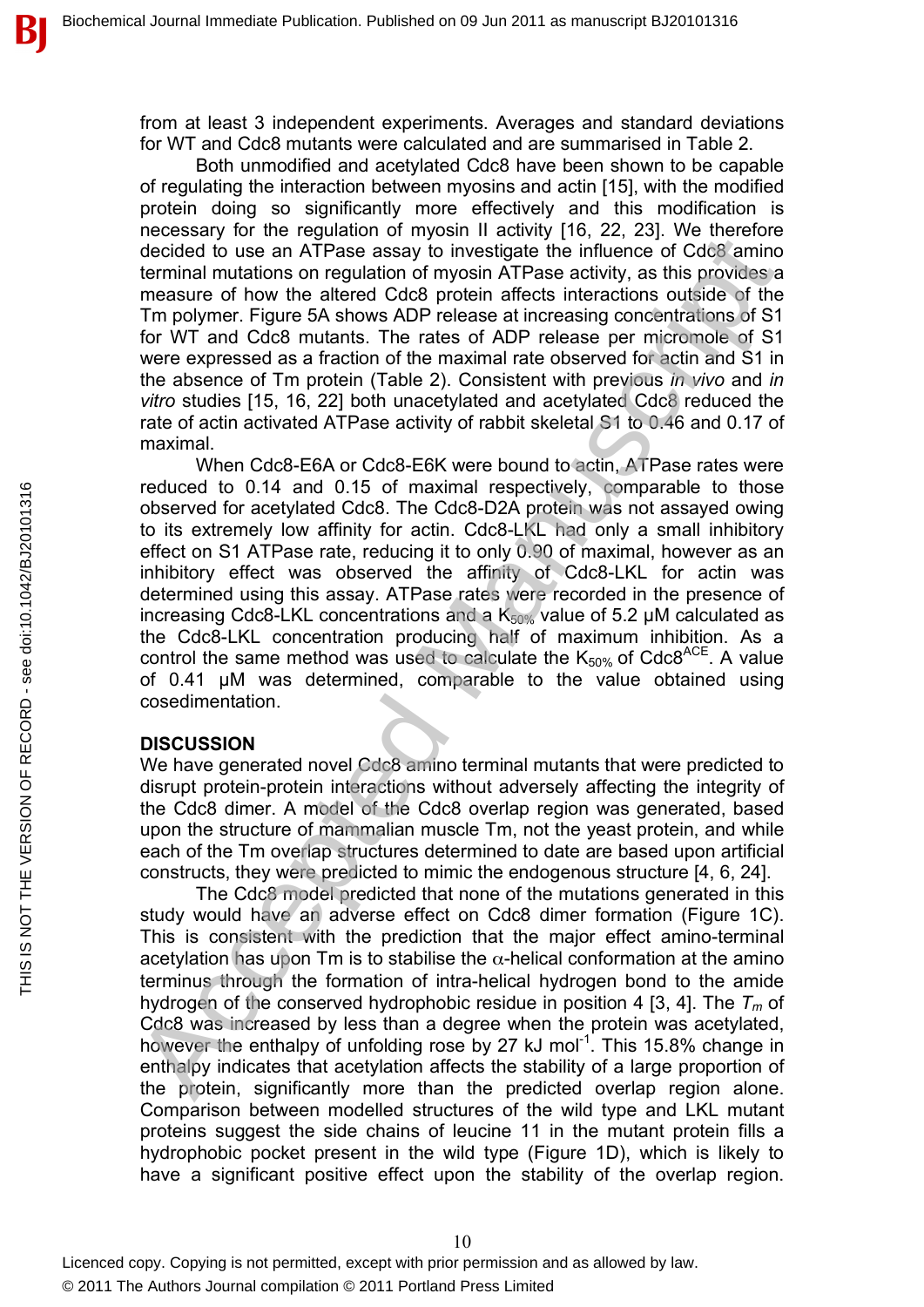Consistent with this the Cdc8-LKL protein had an 18.6% increase in enthalpy over the unacetylated protein, which corresponds to a stabilising effect on an even larger proportion of the dimer than the acetylated wild type protein.

The propensity of Cdc8 to form filaments as measured by viscosity was affected by amino terminal modifications. Acetylation of Cdc8 increased its viscosity significantly when compared to the unacetylated protein. This is consistent with the stabilising effect acetylation is predicted to have on the amino terminal  $\alpha$ -helix, through the formation of intra-helical hydrogen bonds with the conserved hydrophobic residue four amino acids away [4]. Interestingly the E6A, E6K and D16A mutations increased the viscosity of these unacetylated proteins to values comparable to acetylated Cdc8. The predicted distances between mutated residues and charged residues on adjacent carboxy termini strands of the overlapping region are too great (> 12 Å) to form inter-chain electrostatic interactions. Interestingly, while there are 4 positive and 5 negatively charged residues on the Cdc8 amino terminus, there are only 5 negative charges on the carboxyl terminus (Figure 1C). Therefore changes in inter-chain interactions caused by mutating residues D2, E6 or D16 are likely to be due to changes in the overall electrostatic interactions between the regions. However each of these single mutations are likely to affect the stabilization of the amino-terminal helix. Indeed it has been predicted that the amino terminus of muscle Tm is stabilized by interactions between lysine 6 and acetylated methionine 1 [11]. This is consistent with the results presented here for the Cdc8-E6K mutation, which would mimic the stabilizing amino-terminal intra-helical electrostatic interactions observed in vertebrate muscle Tms. It is therefore likely that the observed differences were due to stabilisation of the amino terminal coil structure (through the formation of intra-helical hydrogen bonds) and changes in the overall charge of the amino terminus. Consider the teaching three consideration of three smacrosycies of the momento term in the stabilising effect acceluation is prediced to have on the awith the conserved hydrophobic residue for a minio acids away [4]. Inter

Perhaps unsurprisingly, the LKL mutation had the most dramatically effect upon viscosity illustrating this protein was capable of forming still longer polymers, which is consistent with the molecular models which indicate the A11L mutation is likely to have a significant effect upon the stability of the amino-terminal helical structure. The EM data also indicated that acetylation and the LKL mutation stiffened the Cdc8 protein, as reflected by an increased persistence length when compared to unacetylated Cdc8.

The ability of Cdc8 to form filaments was largely reflected in the ability of Cdc8 to bind to actin. The D2A protein, of which the amino terminal methionine had been cleaved by the *E. coli* expression system, was unable to form filaments (Figure 3A) and subsequently unable bind actin, consistent with the cooperative binding model [10] of Tm binding to actin. The unacetylated E6A and E6K mutants which were able to form filaments as readily as Cdc8ACE correspondingly had an affinity for actin comparable to the acetylated protein. Interestingly the D16A mutant, also able to form filaments as readily as Cdc8ACE, did not show a comparable increase in actin affinity. This increase in propensity to form filaments suggests the ability to form filaments can be affected by more than the Tm overlap region, as predicted.

Surprisingly the LKL mutant was found to have a weak affinity for actin. It is unlikely mutation of alanine 13 in the *f* position of the heptad to an evolutionarily conserved leucine would inhibit interactions between Tm and actin. Tm dimers are thought to have a natural curvature that facilitates their

11

В

Licenced copy. Copying is not permitted, except with prior permission and as allowed by law.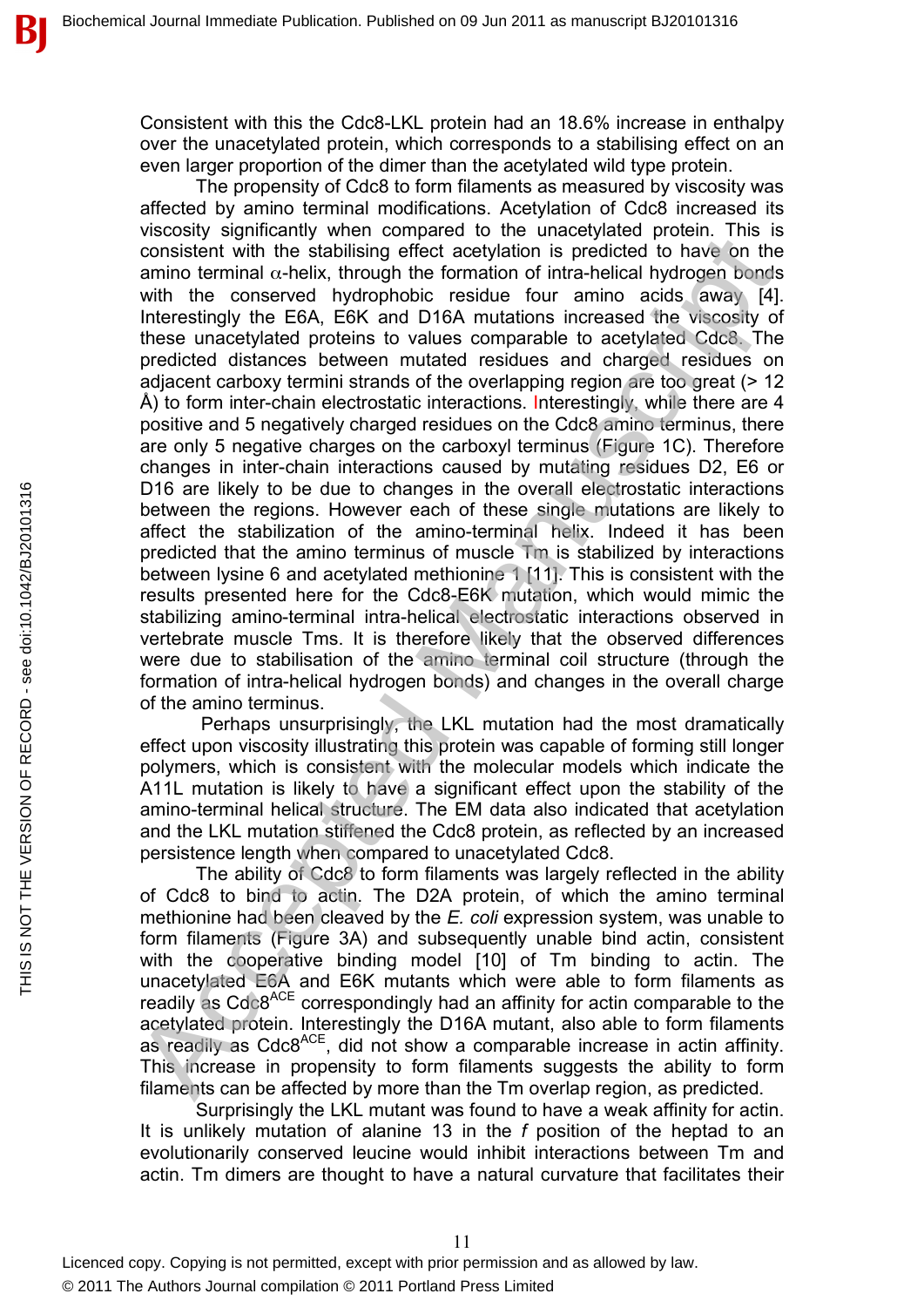binding to actin [25, 26]. This reduction in actin affinity may therefore be due to the mutation changing the shape of the Tm polymer. Alternatively the propensity of the Cdc8-LKL to form longer filaments (consistent with the viscometry and EM data, together with its ability to sediment in the absence of actin, and the modeling) may inhibit its interaction with the actin polymer. This is consistent with a cooperative model of Tm binding [10], in which the overall shape of the Tm dimer is important for actin binding and that inherent helical contour of Tm dimer are an essential feature that facilitates the binding of the elongated protein on actin.

Acetylated Cdc8 binding to actin was able to inhibit the actin induced ATPase activity of myosin sub-fragment 1 (S1), and is consistent with reported findings that Cdc8 reduced fission yeast Myo2-driven actin filament gliding in motility assays [22]. The unacetylated Cdc8, which has weaker endto-end interactions, lower affinity for actin (Figures 3A and 4D) and a higher occupancy of the 'open' position on actin [15], had a correspondingly reduced inhibitory effect on S1 ATPase rate (table 2). The inhibition of S1 ATPase rate by Cdc8-E6A, Cdc8-E6K and D16A reflected their affinity for actin. The E6A and E6K proteins, which had an affinity for actin comparable to the acetylated protein (Figure 4D), were found to inhibit ATPase rate correspondingly (Table 2). Where as the Cdc8-D16A protein, which had a lower affinity for actin, correspondingly had less of an inhibitory effect on ATPase activity.

In contrast the Cdc8-LKL protein only weakly inhibited S1 ATPase rate (table 2). Different Tms occupy different positions on actin filaments [27, 28] and changes in one part of the molecule appear to have significant effects further along. One hypothesis is that the substitution of 3 amino acids (ARA to LKL) alters the molecule in such a way that it occupies a more 'open' position on the actin filament, and as a result is less able to inhibit myosin ATPase rate. The small changes to the charge and/or size of residues within the amino terminus dramatically altered the biochemical properties of the proteins *in vitro,* however, with one exception, each mutant protein (Cdc8-D2A\*) was capable of complementing the function of the temperature sensitive *cdc8-110* allele within *S. pombe*. However, it has yet to be assessed whether the amino terminal residue is cleaved from the Cdc8-D2A protein within the yeast cell. by other are an energy and the binality in which we count<br>of the Tm dimer is important for actin binding and that indentified<br>clied the Simportant energy in the manuscription and the clied energy elongated protein on achin

Why is the conserved LKL motif replaced with ARA residues in *S. pombe* Cdc8? This replacement is conserved, and there are only minor differences in lengths of residue side chains, but this replacement has a surprising dramatic effect on the protein's ability to polymerise *in vitro*. Molecular modelling predicts the A11L mutation would fill a hydrophobic pocket present in the wild type Cdc8 overlap region, and therefore stabilises the overlap of Tm dimers. Potentially the ARA residues allow acetylation to regulate the protein more than would otherwise be possible if Cdc8 were to possess the LKL motif. Unlike other yeast and metazoan cells, *S. pombe* expresses a single Tm isoform. Therefore the ability to modulate the physical properties of this sole Tm is likely to be crucial for the growth and viability of the fission yeast

THIS IS NOT THE VERSION OF RECORD - see doi:10.1042/BJ20101316

THIS IS NOT THE VERSION OF RECORD - see doi:10.1042/BJ20101316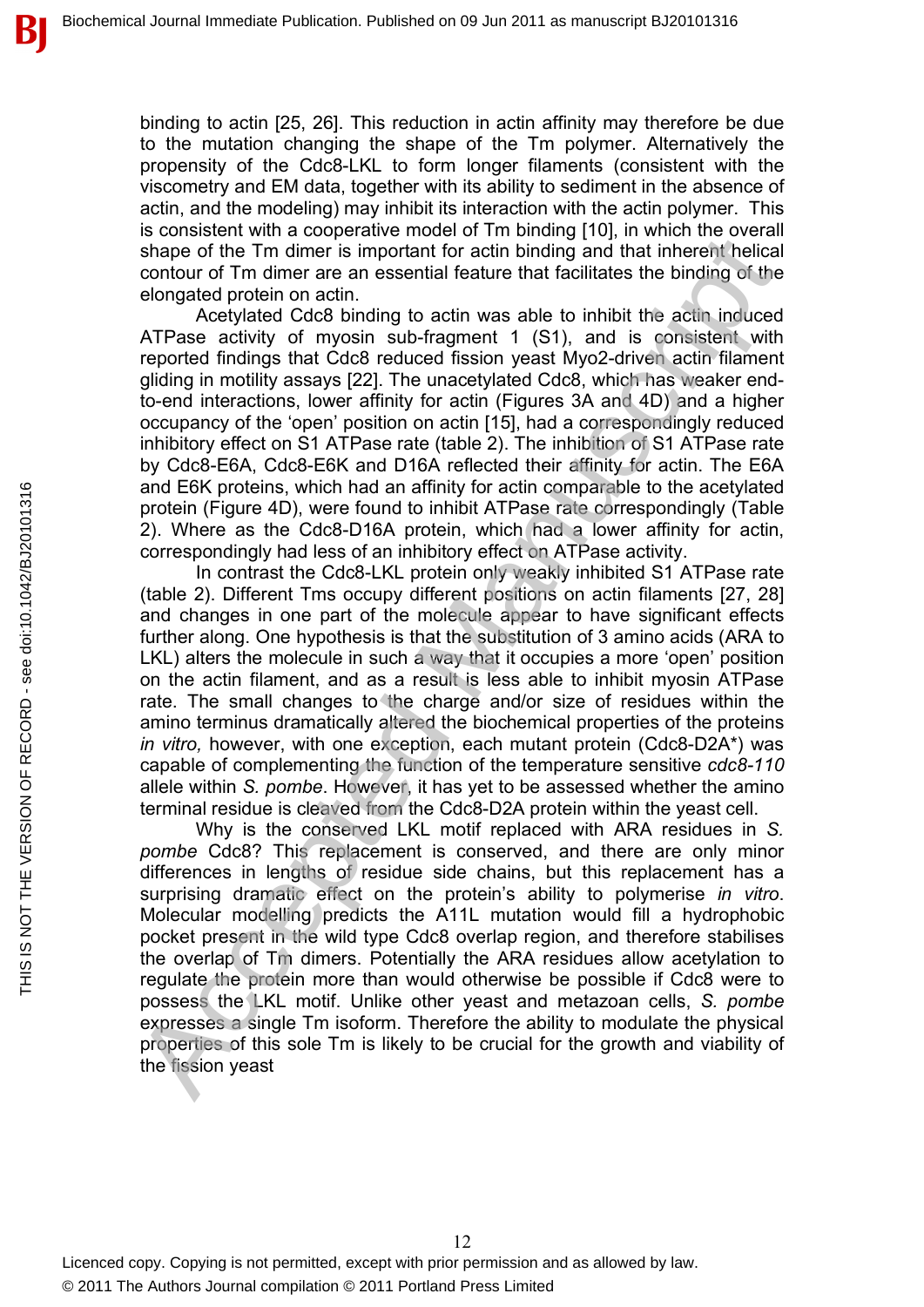#### **REFERENCES**

- 1 Urbancikova, M. and Hitchcock-DeGregori, S. E. (1994) Requirement of amino-terminal modification for striated muscle alpha-tropomyosin function. J Biol Chem **269**, 24310-24315
- 2 Coulton, A., Lehrer, S. S. and Geeves, M. A. (2006) Functional homodimers and heterodimers of recombinant smooth muscle tropomyosin. Biochemistry **45**, 12853-12858
- 3 Brown, J. H., Kim, K. H., Jun, G., Greenfield, N. J., Dominguez, R., Volkmann, N., Hitchcock-DeGregori, S. E. and Cohen, C. (2001) Deciphering the design of the tropomyosin molecule. Proc Natl Acad Sci U S A **98**, 8496-8501 2<br>
Coulto, A., Leher, S. S. and Geeves, M. A. (2006) Functional<br>
homodimesr san keterodimes of recombinat model muscle tropomyocin.<br>
Hochemistry 45, 12853-12858<br>
3<br>
Towon, J. H., Kim, K. H., Jun, G., Greenfield, N. J., Do
- 4 Frye, J., Klenchin, V. A. and Rayment, I. (2010) Structure of the tropomyosin overlap complex from chicken smooth muscle: insight into the diversity of N-terminal recognition. Biochemistry **49**, 4908-4920
- 5 Greenfield, N. J., Stafford, W. F. and Hitchcock-DeGregori, S. E. (1994) The effect of N-terminal acetylation on the structure of an N-terminal tropomyosin peptide and alpha alpha-tropomyosin. Protein Sci **3**, 402-410
- 6 Greenfield, N. J., Huang, Y. J., Swapna, G. V., Bhattacharya, A., Rapp, B., Singh, A., Montelione, G. T. and Hitchcock-DeGregori, S. E. (2006) Solution NMR structure of the junction between tropomyosin molecules: implications for actin binding and regulation. J Mol Biol **364**, 80-96
- 7 Crick, F. (1953) The packing of [alpha]-helices: simple coiled-coils. Acta Crystallographica **6**, 689-697
- 8 Hitchcock-DeGregori, S. E., Song, Y. and Greenfield, N. J. (2002) Functions of tropomyosin's periodic repeats. Biochemistry **41**, 15036- 15044
- 9 Hitchcock-DeGregori, S. E. and Varnell, T. A. (1990) Tropomyosin has discrete actin-binding sites with sevenfold and fourteenfold periodicities. J Mol Biol **214**, 885-896
- 10 Holmes, K. C. and Lehman, W. (2008) Gestalt-binding of tropomyosin to actin filaments. J Muscle Res Cell Motil **29**, 213-219
- 11 Hitchcock-DeGregori, S. E. and Heald, R. W. (1987) Altered actin and troponin binding of amino-terminal variants of chicken striated muscle alpha-tropomyosin expressed in Escherichia coli. J Biol Chem **262**, 9730- 9735
- 12 Pittenger, M. F., Kistler, A. and Helfman, D. M. (1995) Alternatively spliced exons of the beta tropomyosin gene exhibit different affinities for F-actin and effects with nonmuscle caldesmon. J Cell Sci **108 ( Pt 10)**, 3253-3265
- 13 Moraczewska, J., Nicholson-Flynn, K. and Hitchcock-DeGregori, S. E. (1999) The ends of tropomyosin are major determinants of actin affinity

В

Licenced copy. Copying is not permitted, except with prior permission and as allowed by law. © 2011 The Authors Journal compilation © 2011 Portland Press Limited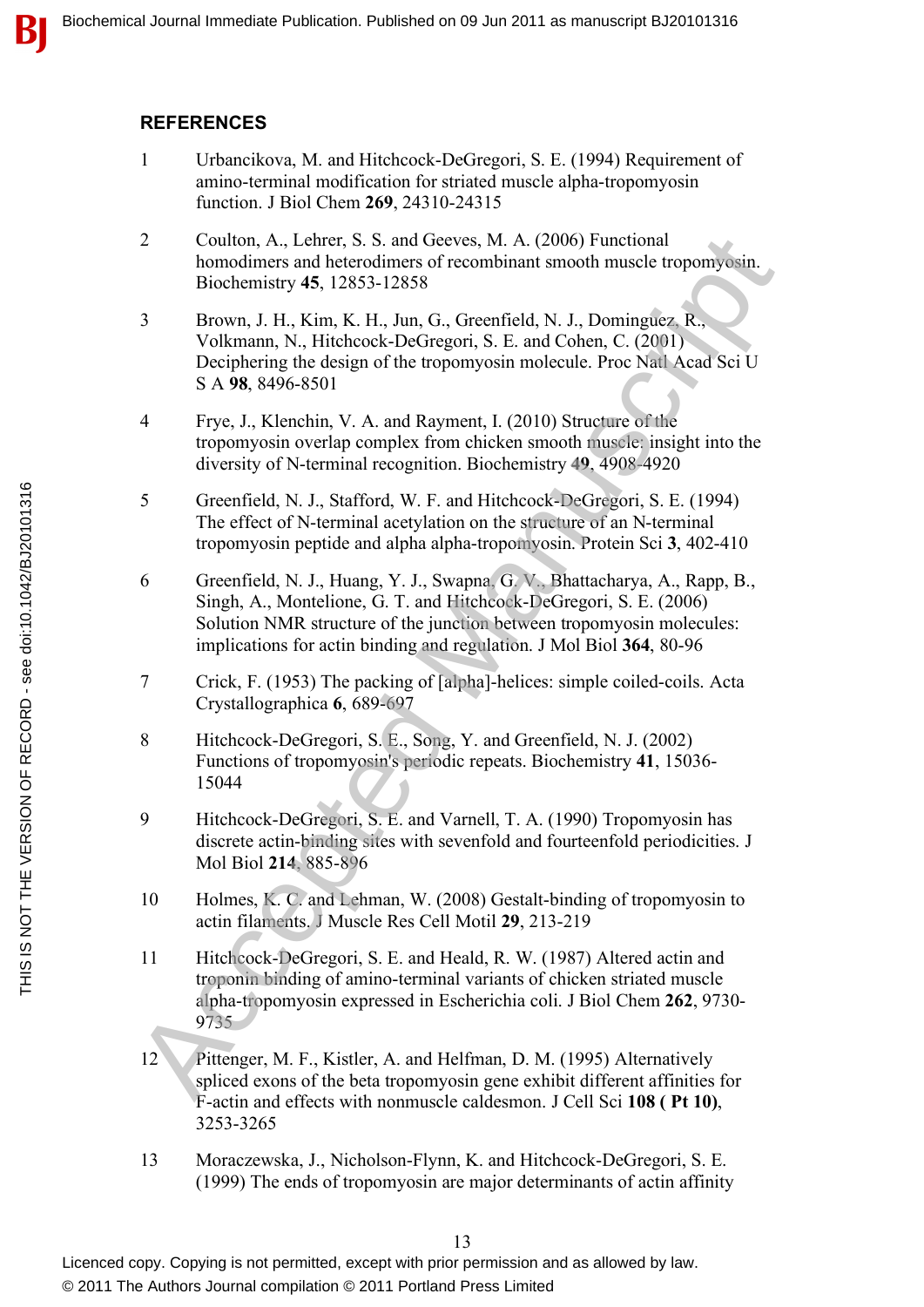and myosin subfragment 1-induced binding to F-actin in the open state. Biochemistry **38**, 15885-15892

- 14 Balasubramanian, M. K., Helfman, D. M. and Hemmingsen, S. M. (1992) A new tropomyosin essential for cytokinesis in the fission yeast S. pombe. Nature **360**, 84-87
- 15 Skoumpla, K., Coulton, A. T., Lehman, W., Geeves, M. A. and Mulvihill, D. P. (2007) Acetylation regulates tropomyosin function in the fission yeast *Schizosaccharomyces pombe*. J Cell Sci **120**, 1635-1645
- 16 Coulton, A. T., East, D. A., Galinska-Rakoczy, A., Lehman, W. and Mulvihill, D. P. (2010) The recruitment of acetylated and unacetylated tropomyosin to distinct actin polymers permits the discrete regulation of specific myosins in fission yeast. J Cell Sci **123**, 3235-3243
- 17 Moreno, S., Klar, A. and Nurse, P. (1991) Molecular genetic analysis of fission yeast Schizosaccharomyces pombe. Methods Enzymol **194**, 795- 823
- 18 Sousa, D., Cammarato, A., Jang, K., Graceffa, P., Tobacman, L. S., Li, X. E. and Lehman, W. Electron microscopy and persistence length analysis of semi-rigid smooth muscle tropomyosin strands. Biophys J **99**, 862-868
- 19 Li, X. E., Holmes, K. C., Lehman, W., Jung, H. and Fischer, S. (2010) The shape and flexibility of tropomyosin coiled coils: implications for actin filament assembly and regulation. J Mol Biol **395**, 327-339
- 20 Li, X. E., Lehman, W. and Fischer, S. (2010) The relationship between curvature, flexibility and persistence length in the tropomyosin coiled-coil. J Struct Biol **170**, 313-318
- 21 Monteiro, P. B., Lataro, R. C., Ferro, J. A. and Reinach Fde, C. (1994) Functional alpha-tropomyosin produced in Escherichia coli. A dipeptide extension can substitute the amino-terminal acetyl group. J Biol Chem **269**, 10461-10466
- 22 Stark, B. C., Sladewski, T. E., Pollard, L. W. and Lord, M. (2010) Tropomyosin and myosin-II cellular levels promote actomyosin ring assembly in fission yeast. Mol Biol Cell **21**, 989-1000
- 23 Clayton, J. E., Sammons, M. R., Stark, B. C., Hodges, A. R. and Lord, M. (2010) Differential regulation of unconventional fission yeast myosins via the actin track. Curr Biol **20**, 1423-1431
- 24 Murakami, K., Stewart, M., Nozawa, K., Tomii, K., Kudou, N., Igarashi, N., Shirakihara, Y., Wakatsuki, S., Yasunaga, T. and Wakabayashi, T. (2008) Structural basis for tropomyosin overlap in thin (actin) filaments and the generation of a molecular swivel by troponin-T. Proc Natl Acad Sci U S A **105**, 7200-7205 15 Skoumpla, K., Coulton, A. T., I.ehman, W., Geeves, M. A., and Mulvinil,<br>
19. P. (2007) Acceptation regulates troponyosin function in the fission yeas<br>
5. P. (2007) Acceptation regulates troponyosin function<br>
16. Coulto
- 25 Brown, J. H., Zhou, Z., Reshetnikova, L., Robinson, H., Yammani, R. D., Tobacman, L. S. and Cohen, C. (2005) Structure of the mid-region of

Licenced copy. Copying is not permitted, except with prior permission and as allowed by law. © 2011 The Authors Journal compilation © 2011 Portland Press Limited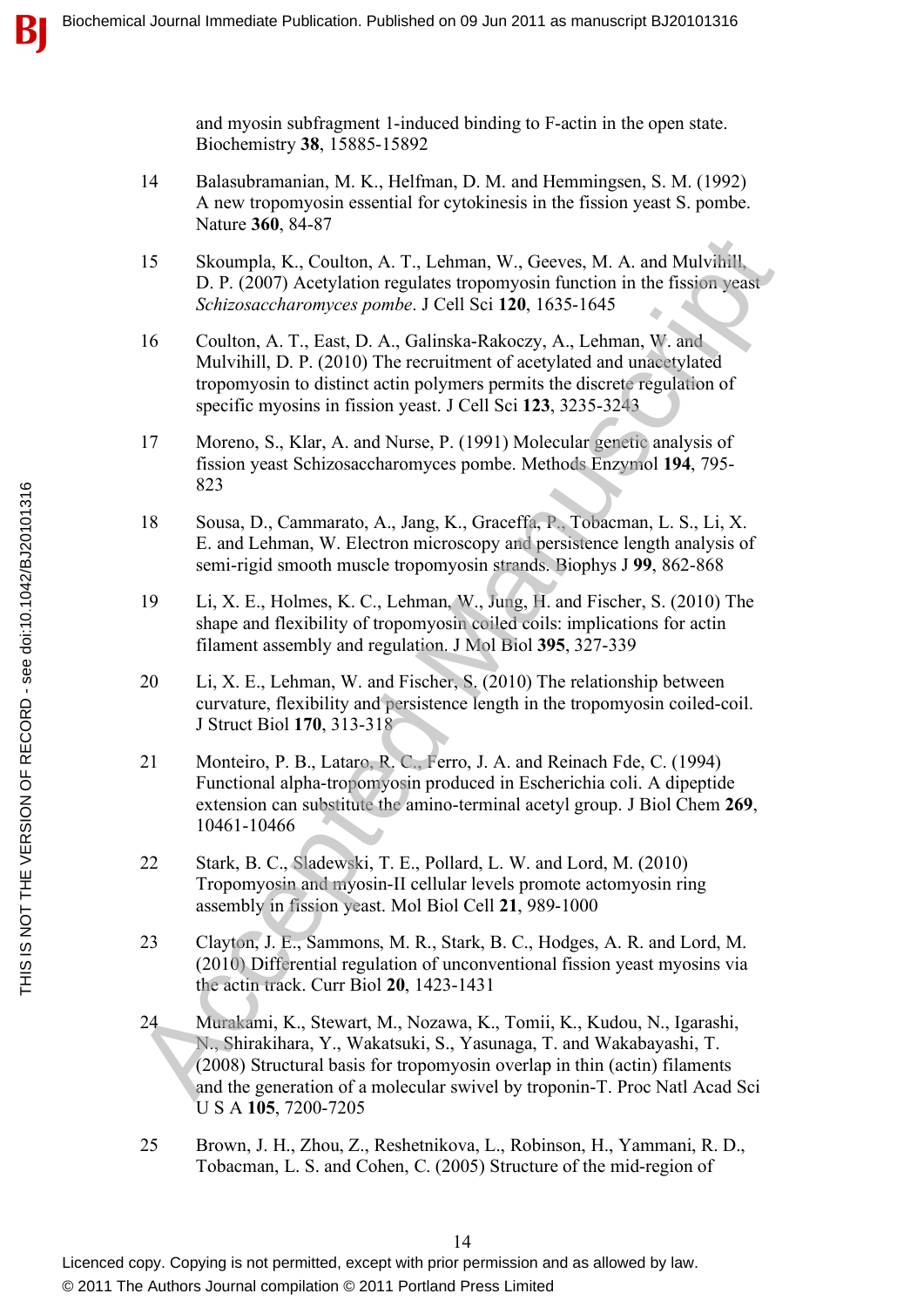tropomyosin: bending and binding sites for actin. Proc Natl Acad Sci U S A **102**, 18878-18883

- 26 Lorenz, M., Poole, K. J., Popp, D., Rosenbaum, G. and Holmes, K. C. (1995) An atomic model of the unregulated thin filament obtained by X-ray fiber diffraction on oriented actin-tropomyosin gels. J Mol Biol **246**, 108- 119
- 27 Lehman, W., Hatch, V., Korman, V., Rosol, M., Thomas, L., Maytum, R., Geeves, M. A., Van Eyk, J. E., Tobacman, L. S. and Craig, R. (2000) Tropomyosin and actin isoforms modulate the localization of tropomyosin strands on actin filaments. J Mol Biol **302**, 593-606 119<br>
Lethman, W., Hatch, V., Korman, V., Rosol, M., Thomas, L., Maytum, R.<br>
Grocves, M. A., Van Eyk, J. E., Tobacman, L. S. and Craig, R. (2000)<br>
Troponyosin and actin isolomis nodulate the localization of irenomyosin<br>
ara
- 28 Pittenger, M. F., Kazzaz, J. A. and Helfman, D. M. (1994) Functional properties of non-muscle tropomyosin isoforms. Curr Opin Cell Biol **6**, 96- 104

15 Licenced copy. Copying is not permitted, except with prior permission and as allowed by law. © 2011 The Authors Journal compilation © 2011 Portland Press Limited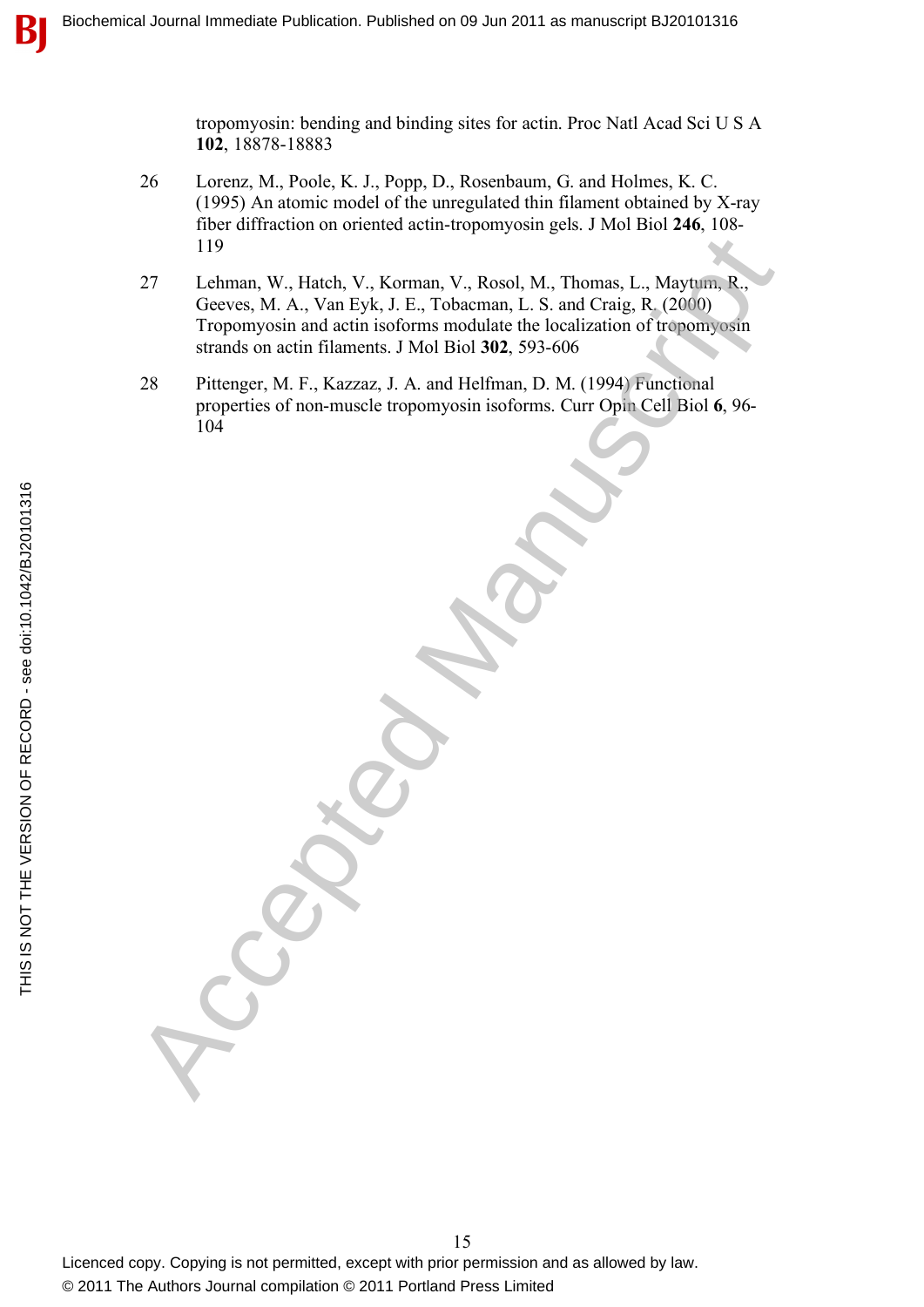#### **ACKNOWLEDGEMENTS**

We thank Nancy Adamek and Sam Lynn for purified actin, as well as Ian Bruce, Mike Geeves, Kay Barr for support and Mike Geeves for comments on the manuscript.

#### **FUNDING**

This work was funded by grants from the EU FP6 (NACBO-CT-2004-500804), the BBSRC (BB/F011784/1), as well a Traveling Fellowship from the Company of Biologists. The EM work and analysis was supported by grants from the National Institutes of Health to W.L. (HL86655 and HL36153); D.S. was supported by an NIH training grant (HL007224) to the Whitaker Cardiovascular Institute at Boston University (J.E. Freedman, P.I.). Electron microscope facilities, supported by NIH grant (RR08426) to Roger Craig, at the University of Massachusetts Medical School were used. FUNDING<br>
This work was funded by grants from the EU FP6 (NACBO-CT-2004-500904)<br>
the BBSRC (BB/F0117841), as well a Traveling Fellowship from the<br>
Company of Biologists. The EM work and analysis was supported by grants<br>
was

 $\bf{B}$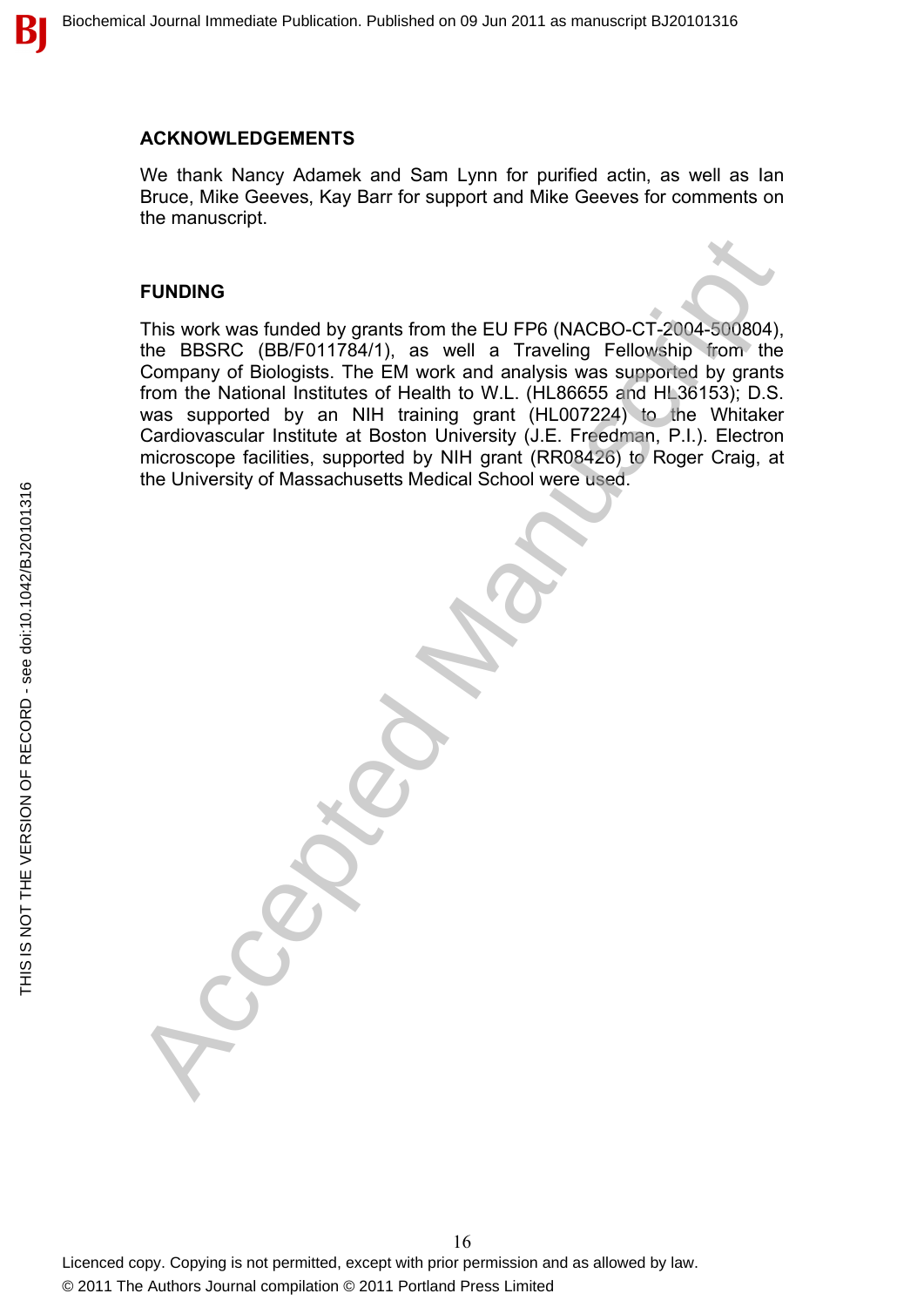#### **FIGURE LEGENDS**

Figure 1. (A) Diagram illustrating the heptad repeats within two  $\alpha$ -helices highlighting hydrophobic interactions between residues in the *a* and *d* positions as well as ionic interactions (dotted lines) between residues in *e* and *g* positions. (B) Sequence alignment of 20 amino terminal amino acid residues from fission yeast, budding yeast and mammalian tropomyosins, highlighting position in the heptad repeat (lower case), conserved residues (grey highlight) and positions of mutations introduced in this study (bold). (C) Model of the Cdc8 overlap complex displayed as ribbons (upper panel) or surface (lower panel) with the C termini in green, N termini in orange. The D2, E6, D16 residues and ARA motif are labelled in the ribbons form. The surface representation displays charges within the overlap region; Asp and Glu residues are highlighted in red; Arg and Lys in blue. (D) Surface representations of models of the wild type Cdc8 (upper panel) and LKL mutant (lower panel). Reside 11 (Ala in wild type and Leu in the mutant) is highlighted in pink - note that the mutant Leu side chain fills a hydrophobic pocket present in the wild type. (E) Coomassie stained SDS-PAGE gel showing purified WT and mutant Cdc8 proteins. (F) *cdc8-110* cells expressing WT and mutant *cdc8* alleles under the control of the *nmt41* promoter grown on EMM agar, lacking leucine and containing thiamine at  $36^0C$ . From fission years, budding years and mammalia in tropomysins, highlighting parts and mammalia tropomysins, highlighting and positions of mutations introduced in this study (bold). (C) Model of the Cace<br>of overlap complex

Figure 2. (A) Circular dichroism spectrum for unacetylated Cdc8. (B) Differential absorbance data for unacetylated Cdc8, Cdc8–D2A, and Cdc8– LKL at 222 nm. (C) First derivative plots for unacetylated Cdc8, Cdc8–D2A, and Cdc8–LKL at 222 nm

Figure 3. (A) Viscosity of 20 µM Cdc8 proteins and buffer control at increasing NaCl concentration (0 to 200 mM) at  $23<sup>0</sup>C$ . (B) Electron micrographs of rotary shadowed Cdc8, Cdc8<sup>ACE</sup> and Cdc8–LKL proteins. The longest typical particles for each sample are shown. (C) Polymer lengths of Cdc8, Cdc8ACE and Cdc8-LKL calculated from electron micrographs (n>200).

Figure 4. SDS-PAGE gels of the pellets and supernatants from cosedimentation experiments of (A) Cdc8-D2A and (B) Cdc-E6K with actin over increasing tropomyosin concentrations in the presence of 100 mM KCl. (C) Cdc8-LKL pellets and supernatants in the absence of actin. (D) Binding curves of free Cdc8 concentration against ratio of density of actin, for WT and mutants Cdc8, measured by densitometry of co-sedimentation SDS-PAGE gels. Curves represent Hill equation lines of best fit.

Figure 5. (A) ATPase rate against S1 concentration for WT and mutant Cdc8 proteins. Dashed grey lines correspond to the minimum (S1) and maximum (S1+actin) rate controls, black lines represent rates in the presence of each Cdc8 protein. Actin concentration was 1 µM. Cdc8 dimer concentrations were 1  $\mu$ M for Cdc8<sup>ACE</sup> and Cdc8-E6A and 2.5  $\mu$ M for Cdc8. (B) Binding curves for Cdc8-LKL and Cdc8<sup>ACE</sup> calculated from ATPase measurements with 1 µM actin, 10 µM S1 and increasing concentrations of Cdc8. Curves represent Hill equation lines of best fit.

17 Licenced copy. Copying is not permitted, except with prior permission and as allowed by law. © 2011 The Authors Journal compilation © 2011 Portland Press Limited

В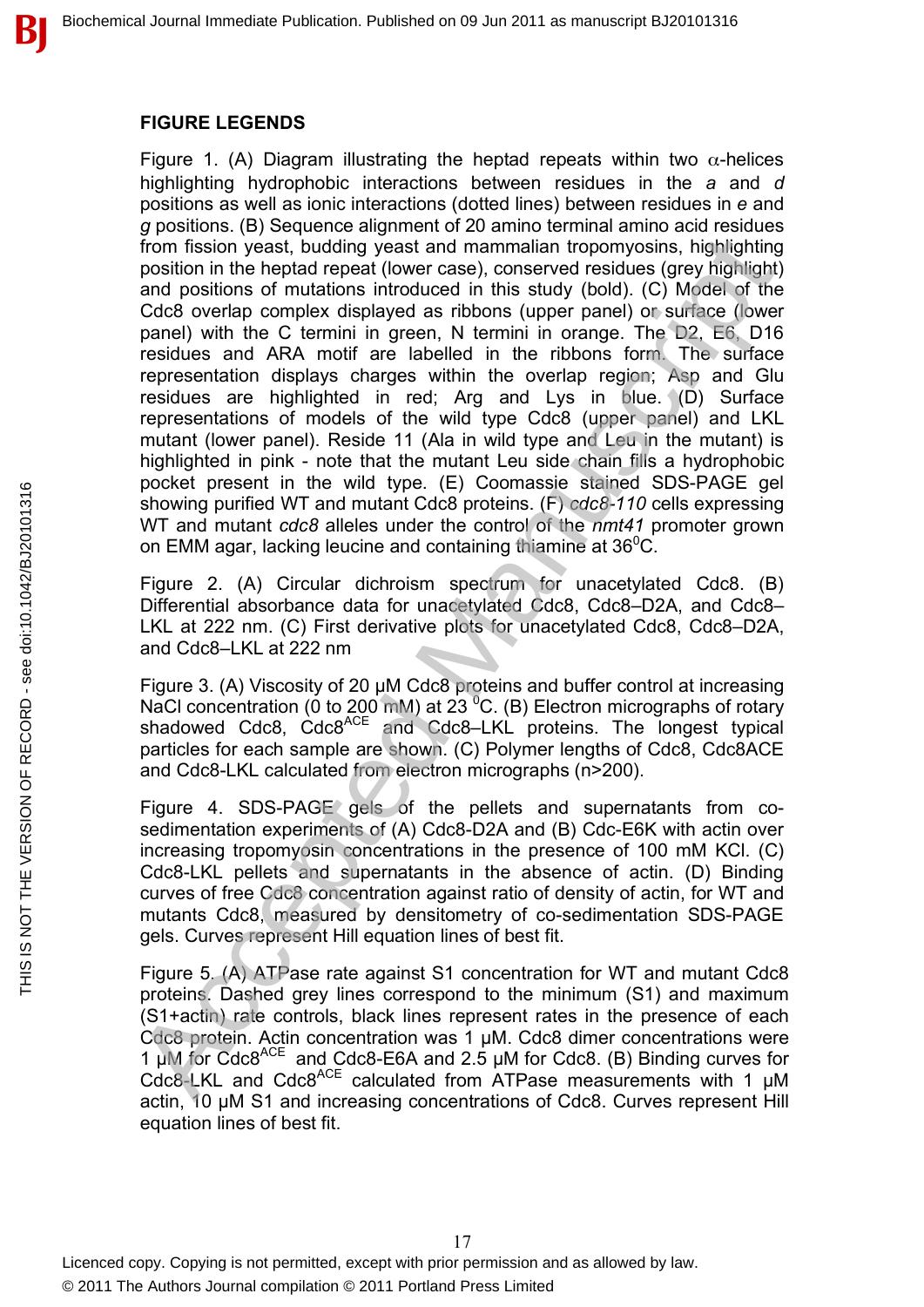| Lab Stock<br>Number                                                                                                                                                                                                                                                                                                                                                                                                                                                                    | Name                                                                                                                                                                                                     | Sequence                                                                                                                                                                                                                                                                                                                                                                                                                                                                                                                                                                                                                                                                                                                                      |  |  |  |  |  |  |  |  |  |  |  |
|----------------------------------------------------------------------------------------------------------------------------------------------------------------------------------------------------------------------------------------------------------------------------------------------------------------------------------------------------------------------------------------------------------------------------------------------------------------------------------------|----------------------------------------------------------------------------------------------------------------------------------------------------------------------------------------------------------|-----------------------------------------------------------------------------------------------------------------------------------------------------------------------------------------------------------------------------------------------------------------------------------------------------------------------------------------------------------------------------------------------------------------------------------------------------------------------------------------------------------------------------------------------------------------------------------------------------------------------------------------------------------------------------------------------------------------------------------------------|--|--|--|--|--|--|--|--|--|--|--|
| 197<br>198<br>199<br>200<br>201<br>202<br>232<br>233<br>258<br>259                                                                                                                                                                                                                                                                                                                                                                                                                     | cdc8D2AJC20F<br>cdc8D2AJC20R<br>cdc8E6AF<br>cdc8E6AR<br>cdc8D16AF<br>cdc8D16AR<br>cdc8LKLF<br>cdc8LKLR<br>cdc8E6KF<br>cdc8E6KR                                                                           | GAG ATA TAC ATA TGG CCA AGC TTA GAG AG 3<br>5 <sup>2</sup><br>5' CTC TCT AAG CTT GGC CAT ATG TAT ATC TC 3'<br>5' GGA TAA GCT TAG AGC GAA AAT TAA TGC CG 3'<br>5' CGG CAT TAA TTT TCG CTC TAA GCT TAT CC 3'<br>CGT GCT GAG ACT GCA GAG GCT GTC GC 3<br>5 <sup>2</sup><br>5" GCG ACA GCC TCT GCA GTC TCA GCA CG 3"<br>GAG AAA ATT ATT GCC TTA AAA CTC GAG ACT GAT GAG GC 3<br>5 <sup>2</sup><br>GCC TCA TCA GTC TCG AGT TTT AAG GCA TTA ATT TTC TC 3<br>5 <sup>2</sup><br>GGA TAA GCT TAG AAA GAA AAT TAA TGC C 3<br>5 <sup>2</sup><br>5' GGC AAT AAT TTT CTT TCT AAG CTT ATC C 3'                                                                                                                                                              |  |  |  |  |  |  |  |  |  |  |  |
| Table 2 - Summary of analysis of amino terminal Cdc8 mutant proteins.<br>$\%$<br>Normalise<br>$\mathbf{K}_{\text{dimension}}$<br>Persistence<br>Kinematic <sup>2,5,6</sup><br>Relative gro<br>${K_{50\%}}^{2,7}$<br>ATPase <sup>2,8,9</sup><br>Tm protein<br>$\Delta H^{2,4}$<br>Source<br>Mass (Da) $\mathrm{m}$ (°C) <sup>2</sup><br>Inhibition<br>Length<br>d $\mathrm{ATPase}^{\mathrm{I}0}$<br>in $cdc8-110$<br>Viscosity<br>$(nM)^{2,3}$<br>activity<br>(100mM KCl)<br>of ATPase |                                                                                                                                                                                                          |                                                                                                                                                                                                                                                                                                                                                                                                                                                                                                                                                                                                                                                                                                                                               |  |  |  |  |  |  |  |  |  |  |  |
| Cdc8<br>Cdc8 (acetylated)<br>$Cdc8-D2A$<br>Cdc8-E6A<br>$Cdc8-E6K$<br>$Cdc8-D16A$<br>Cdc8-LKL                                                                                                                                                                                                                                                                                                                                                                                           | 18,964<br>E. coli<br>34.7<br>19,006<br>35.4<br>S. pombe<br>18,788<br>E. coli<br>32.4<br>E. coli<br>18,905<br>34.4<br>E. coli<br>18,963<br>35.4<br>18,919<br>E. coli<br>35.9<br>E. coli<br>19,020<br>37.3 | 144.73<br>1.07<br>54.9%<br>$11.5 \pm 2.9$<br>$50 \text{nm} \pm 10$<br>$2.76 \pm 0.22$<br>$0.044 \pm 0.002$<br>1.00<br>$1.3 \pm 0.4$<br>$0.46 \pm 0.10$<br>$0.017 \pm 0.001$<br>81.3%<br>1.00<br>171.8<br>1.15<br>$90nm \pm 20$<br>0.46<br>$135 \pm 29$<br>128.3<br>1.05<br>>20<br>0.00<br>$\blacksquare$<br>$\blacksquare$<br>$16.3 \pm 4.1$<br>143.47<br>$0.32 \pm 0.14$<br>$0.014 \pm 0.003$<br>87.4%<br>1.04<br>1.13<br>0.18<br>$19.5 \pm 4.7$<br>130.2<br>$0.015 \pm 0.003$<br>87.1%<br>1.15<br>$0.45 \pm 0.10$<br>0.15<br>1.22<br>$1.8 \pm 0.5$<br>159.8<br>77%<br>1.14<br>$2.27 \pm 0.31$<br>$0.028 \pm 0.001$<br>0.29<br>0.80<br>$0.19 \pm 0.06$ 177.37<br>1.22<br>$0.086 \pm 0.008$<br>0.90<br>6%<br>$90nm \pm 20$<br>$5.19*$<br>1.49 |  |  |  |  |  |  |  |  |  |  |  |
|                                                                                                                                                                                                                                                                                                                                                                                                                                                                                        | See                                                                                                                                                                                                      | <sup>1</sup> Determined by electronspray MS; <sup>2</sup> Average of 3 experiments; <sup>3</sup> K <sub>p</sub> imerisation = [Monomer] <sup>2</sup> /[Dimer] using Equation (2); <sup>4</sup> @ 25°C; <sup>5</sup> Measured at [20µM] (centistokes<br><sup>6</sup> Variance < 0.001; 'using 10µM actin; ${}^8$ µmole Pi sec <sup>-1</sup> µM S1 <sup>-1; 9</sup> background S1 rate subtracted; <sup>10</sup> Normalised against rate with unacetylated Cdc8; * Determined from ATPas                                                                                                                                                                                                                                                        |  |  |  |  |  |  |  |  |  |  |  |

Table 1 – *Oligonucleotides used in this study*.

Table 2 – *Summary of analysis of amino terminal Cdc8 mutant proteins*.

| Tm protein        | Source   | Mass (Da) $\rm{^1}$ Tm ( $\rm{^o}$ C) $\rm{^2}$ |      | $K_{dimension}$<br>$(nM)^{2,3}$ | $\Delta H^{2,4}$ | Kinematic <sup>2,5,6</sup><br>Viscosity | Persistence<br>Length | $K_{50\%}^{2,7}$<br>(100mM KCl) | ATPase <sup>2,8,9</sup><br>activity | Normalise<br>$d$ ATPase <sup>10</sup> | $\%$<br>Inhibition<br>of ATPase | Relative growth<br>in $cdc8-110$ cells |
|-------------------|----------|-------------------------------------------------|------|---------------------------------|------------------|-----------------------------------------|-----------------------|---------------------------------|-------------------------------------|---------------------------------------|---------------------------------|----------------------------------------|
| Cdc8              | E. coli  | 18.964                                          | 34.7 | $11.5 \pm 2.9$                  | 144.73           | 1.07                                    | $50 \text{nm} \pm 10$ | $2.76 \pm 0.22$                 | $0.044 \pm 0.002$                   | 1.00                                  | 54.9%                           | ۰                                      |
| Cdc8 (acetylated) | S. pombe | 19.006                                          | 35.4 | $1.3 \pm 0.4$                   | 171.8            | 1.15                                    | $90 \text{nm} \pm 20$ | $0.46 \pm 0.10$                 | $0.017 \pm 0.001$                   | 0.46                                  | 81.3%                           | 1.00                                   |
| $Cdc8-D2A$        | E. coli  | 18.788                                          | 32.4 | $135 \pm 29$                    | 128.3            | 1.05                                    |                       | > 20                            |                                     |                                       |                                 | 0.00                                   |
| $Cdc8-E6A$        | E. coli  | 18.905                                          | 34.4 | $16.3 \pm 4.1$                  | 143 47           | 1.13                                    | ۰.                    | $0.32 \pm 0.14$                 | $0.014 \pm 0.003$                   | 0.18                                  | 87.4%                           | 1.04                                   |
| $Cdc8-E6K$        | E. coli  | 18.963                                          | 35.4 | $19.5 \pm 4.7$                  | 130.2            | 1.15                                    | ٠                     | $0.45 \pm 0.10$                 | $0.015 \pm 0.003$                   | 0.15                                  | 87.1%                           | 1.22                                   |
| $Cdc8-D16A$       | E. coli  | 18.919                                          | 35.9 | $1.8 \pm 0.5$                   | 159.8            | 1.14                                    | ٠                     | $2.27 \pm 0.31$                 | $0.028 \pm 0.001$                   | 0.29                                  | 77%                             | 0.80                                   |
| Cdc8-LKL          | E. coli  | 19.020                                          | 37.3 | $0.19 \pm 0.06$                 | 17737            | 1.22                                    | $90 \text{nm} \pm 20$ | $519*$                          | $0.086 \pm 0.008$                   | 0.90                                  | 6%                              | 1.49                                   |

THIS IS NOT THE VERSION OF RECORD - see doi:10.1042/BJ20101316

THIS IS NOT THE VERSION OF RECORD - see doi:10.1042/BJ20101316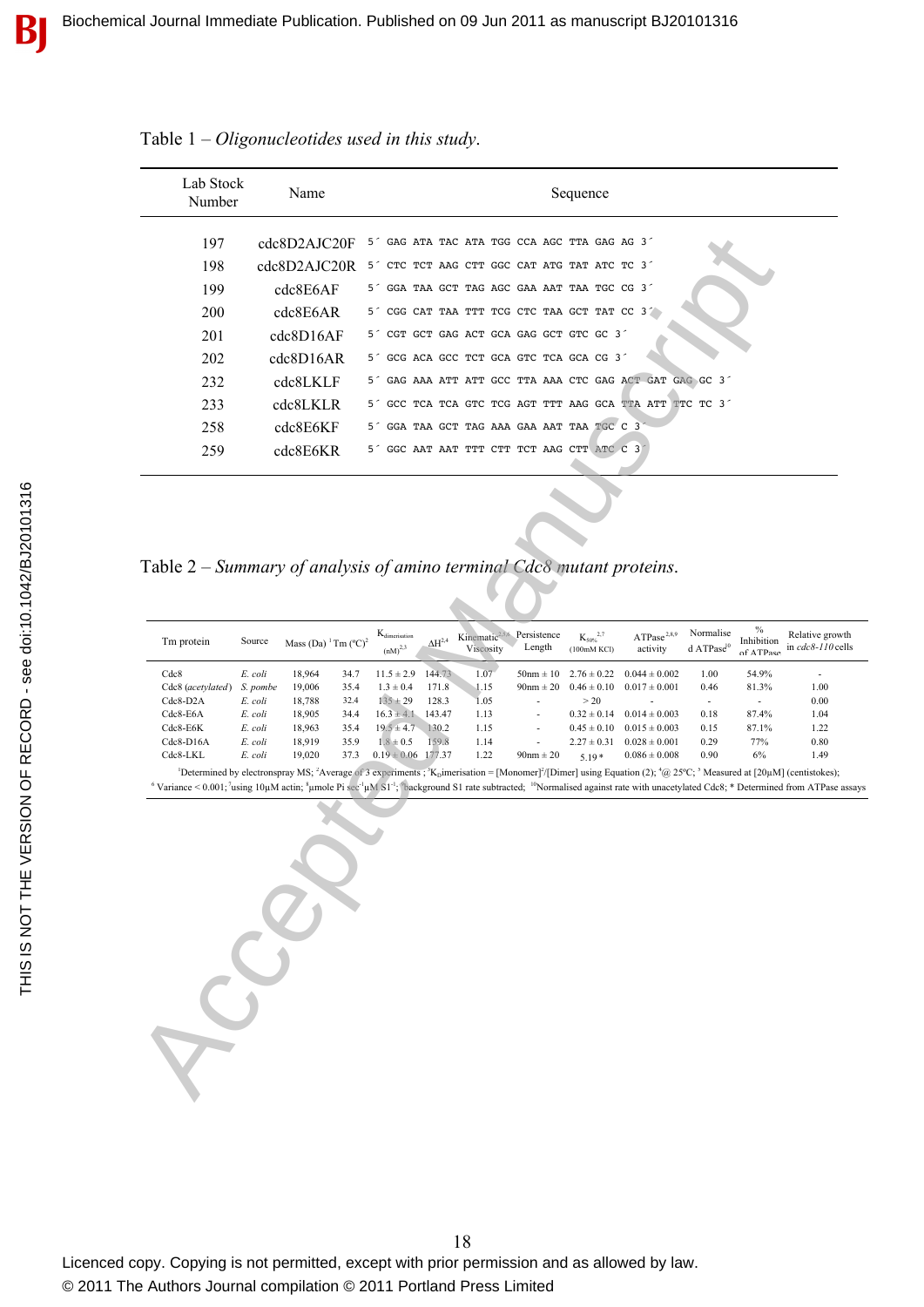#### **Figure 1**



19 Licenced copy. Copying is not permitted, except with prior permission and as allowed by law. © 2011 The Authors Journal compilation © 2011 Portland Press Limited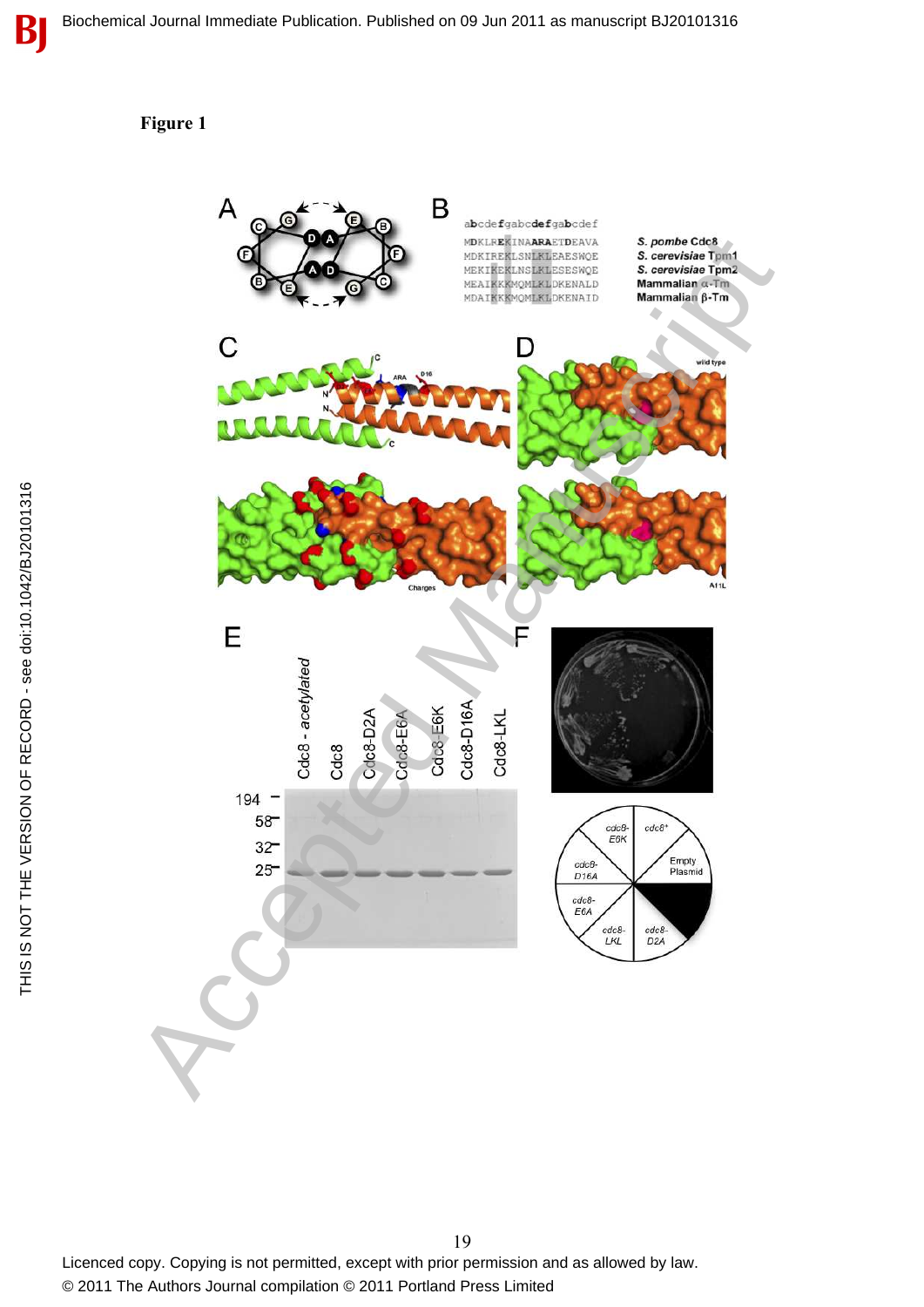**Figure 2**



20 Licenced copy. Copying is not permitted, except with prior permission and as allowed by law. © 2011 The Authors Journal compilation © 2011 Portland Press Limited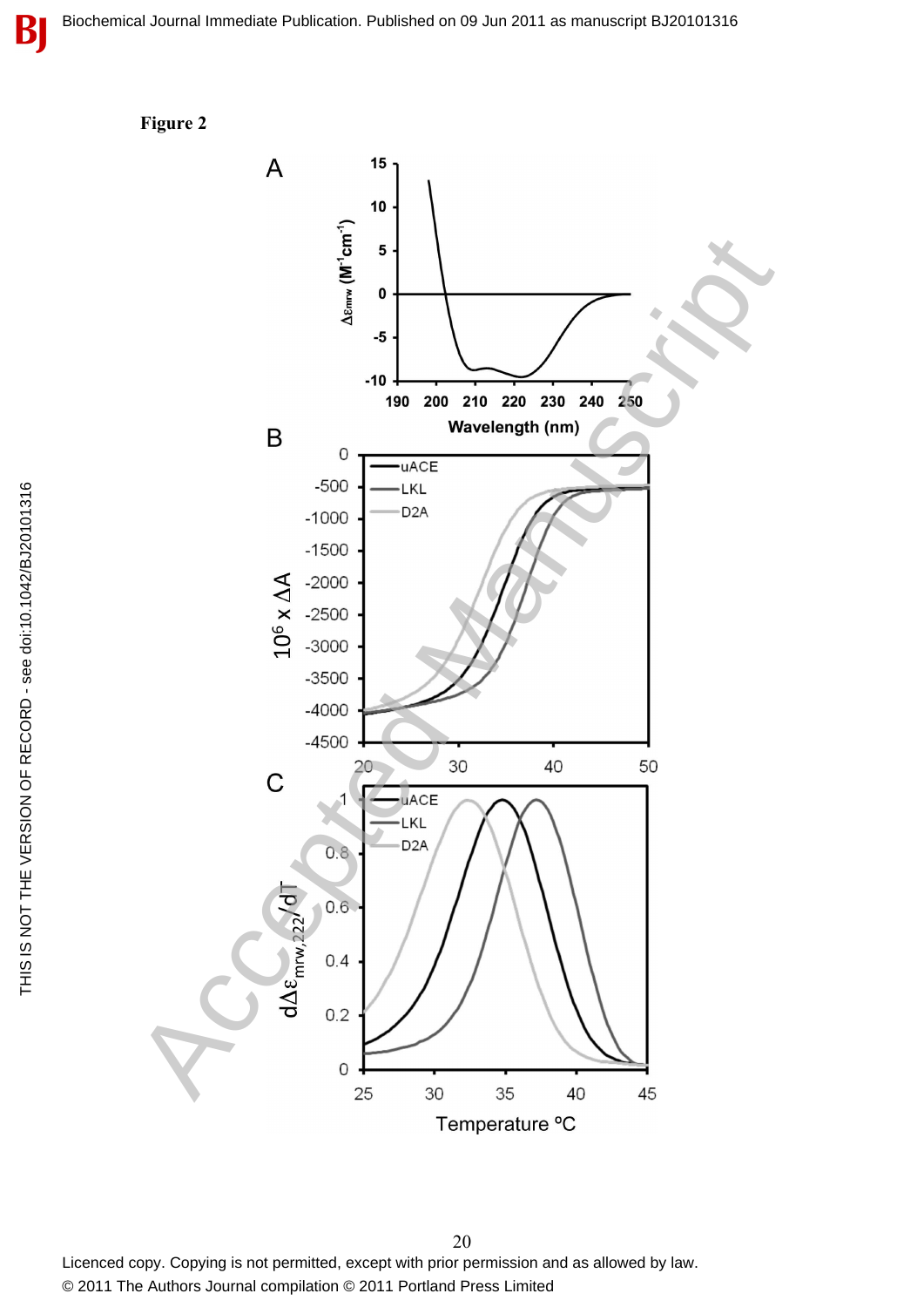



21 Licenced copy. Copying is not permitted, except with prior permission and as allowed by law. © 2011 The Authors Journal compilation © 2011 Portland Press Limited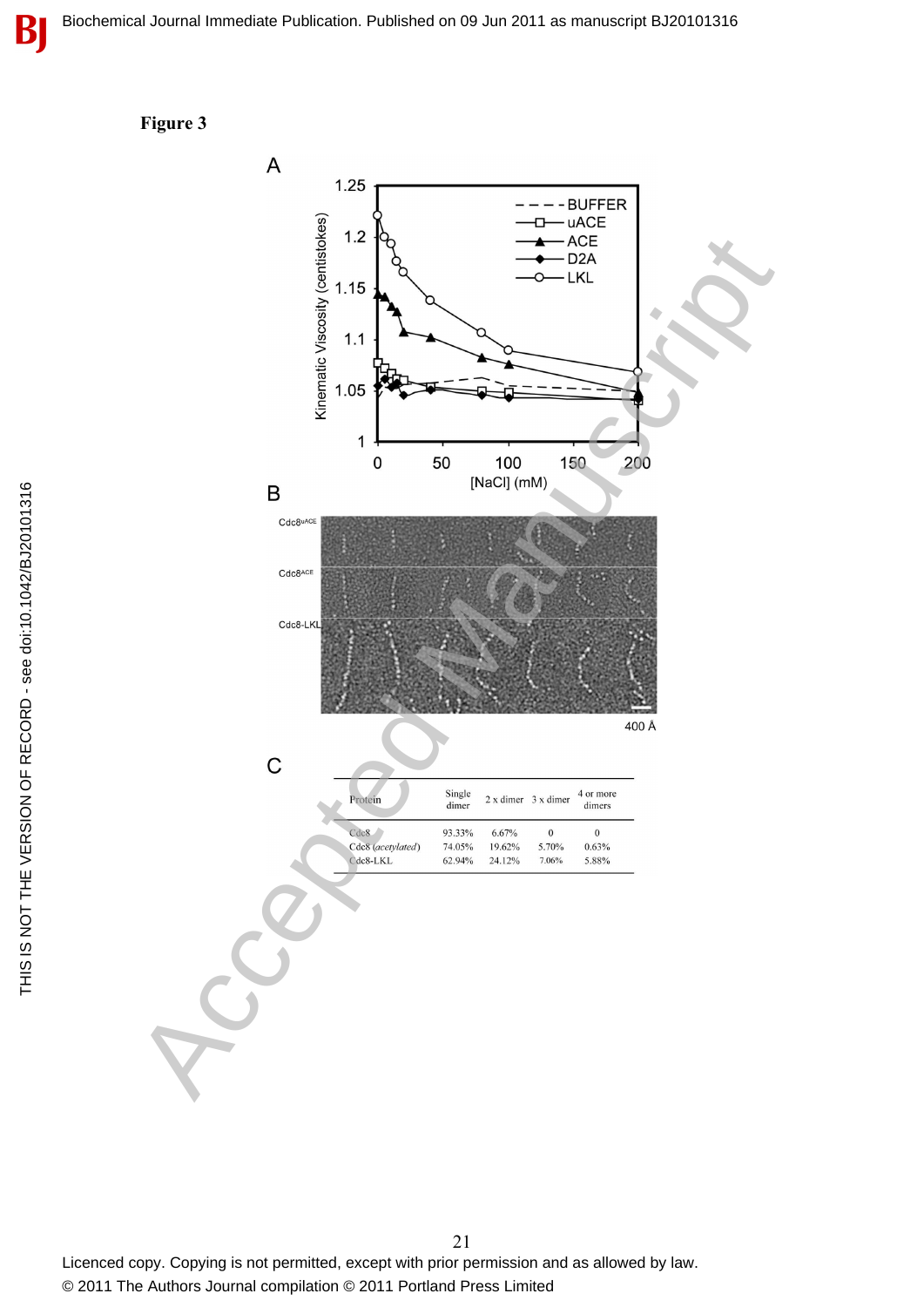

#### **Figure 4**